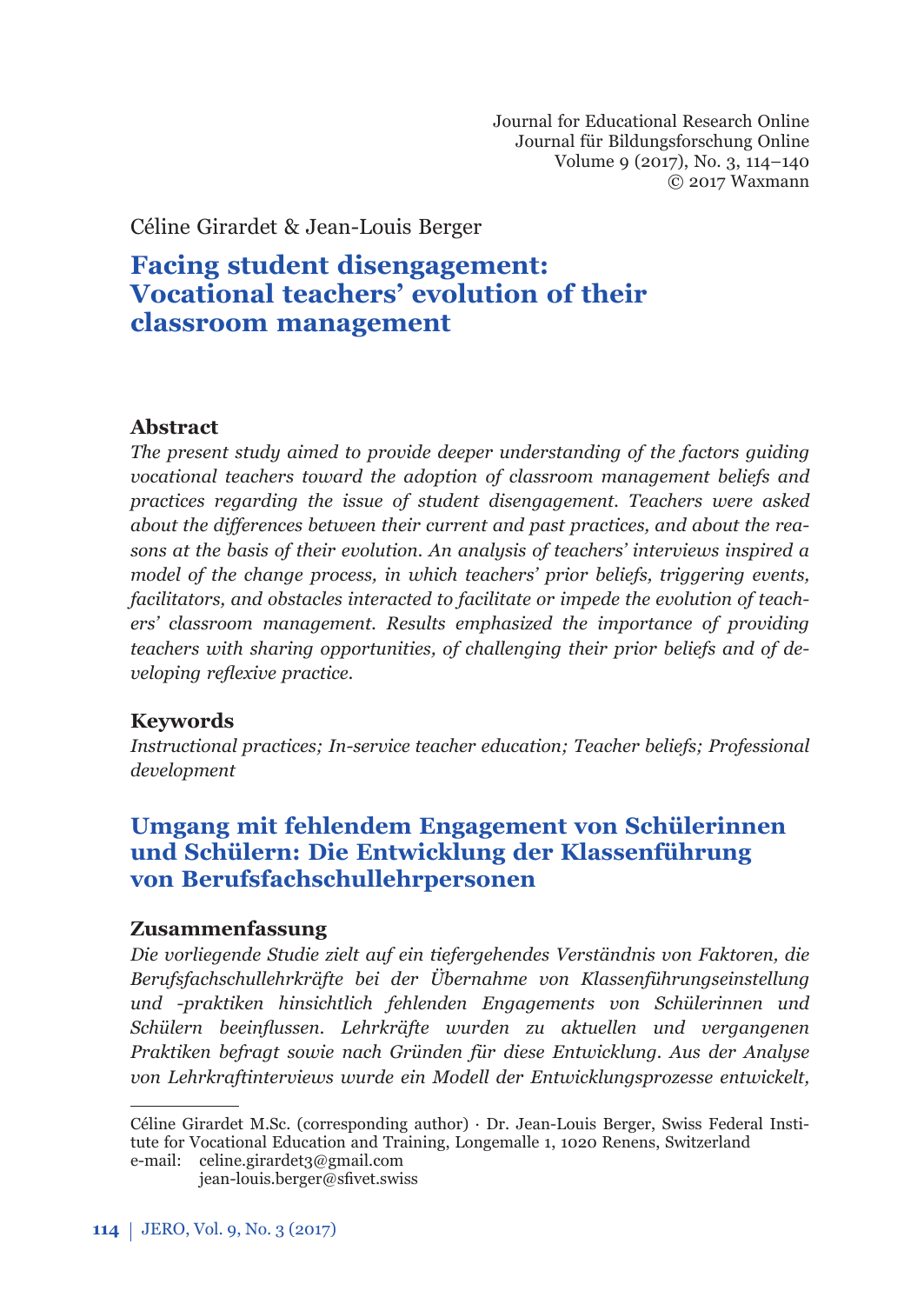*welches vorherige Überzeugungen, besondere Ereignisse, Prozessbegleiter und Hinder nisse umfasst, die eine Entwicklung der Klassenführung behindern oder erleichtern. Ergebnisse zeigen die Bedeutung, Lehrkräften Möglichkeiten zum Aus tausch zu geben, ihre vorherigen Einstellungen in Frage zu stellen und eine refl exive Vorgehensweise zu entwickeln.*

### **Schlagworte**

*Unterrichtspraktiken, Berufsfachschullehrkräfte und Lehrerbildung, Über zeugungen von Lehrpersonen, berufl iche Entwicklung*

# **1. Introduction**

*How can I change my classroom management practices to address student disengagement?* This is a question that many teachers ask themselves. Indeed, classroom management is a major concern of not only beginning but also experienced teachers (OECD, 2009). Classroom management includes multiple aspects, such as teachers' behaviors to create a structured and effective classroom environment, actions taken to promote change in students' behaviors, or measures to help students fulfill their responsibilities (Woolfolk Hoy & Weinstein, 2006). Originally, the research on classroom management aimed to identify predictors of teacher effectiveness (Emmer & Sabornie, 2015) and typically emphasized behavior control (Evertson & Neal, 2006). Nowadays, researchers increasingly agree on an approach to classroom management that encourages the development of students' self-regulation (Bear, 2015). In this paper, the emphasis is on an approach to classroom management that is consistent with motivation and self-regulation theories. How schools and teachers can promote students' motivation and engagement has become a central topic for researchers and educators (Christenson, Reschly, & Wylie, 2012). Motivational theories in the field of educational psychology have brought detailed explanations of how student motivation translates into behavioral, cognitive, and emotional engagement (Skinner, Furrer, Marchand, & Kindermann, 2008). In addition, instructional practices, notably how teachers interact with their students and manage their classrooms, have been studied as sources of student motivation and engagement (Midgley, 2002).

Research has progressed extensively in regard to understanding practices that encourage student motivation and engagement.<sup>1</sup> However, there is limited evidence to explain why teachers adopt or discard those instructional practices. If we want to guide teachers toward practices that foster student engagement, we need to ad-

<sup>1</sup> Practices that have been shown to promote student engagement are nurturing students' intrinsic motivation, supporting their autonomy, providing rationales for learning activities, taking into account students' feelings and expressions of negative emotions, and using informative and clear language. Alternatively, practices such as imposing specific behaviors on students, failing to explain activity purposes, controlling students in order to hush their feelings and expressions of negative emotions, or using judgmental and confusing language have been shown to discourage student engagement (Reeve, 2009).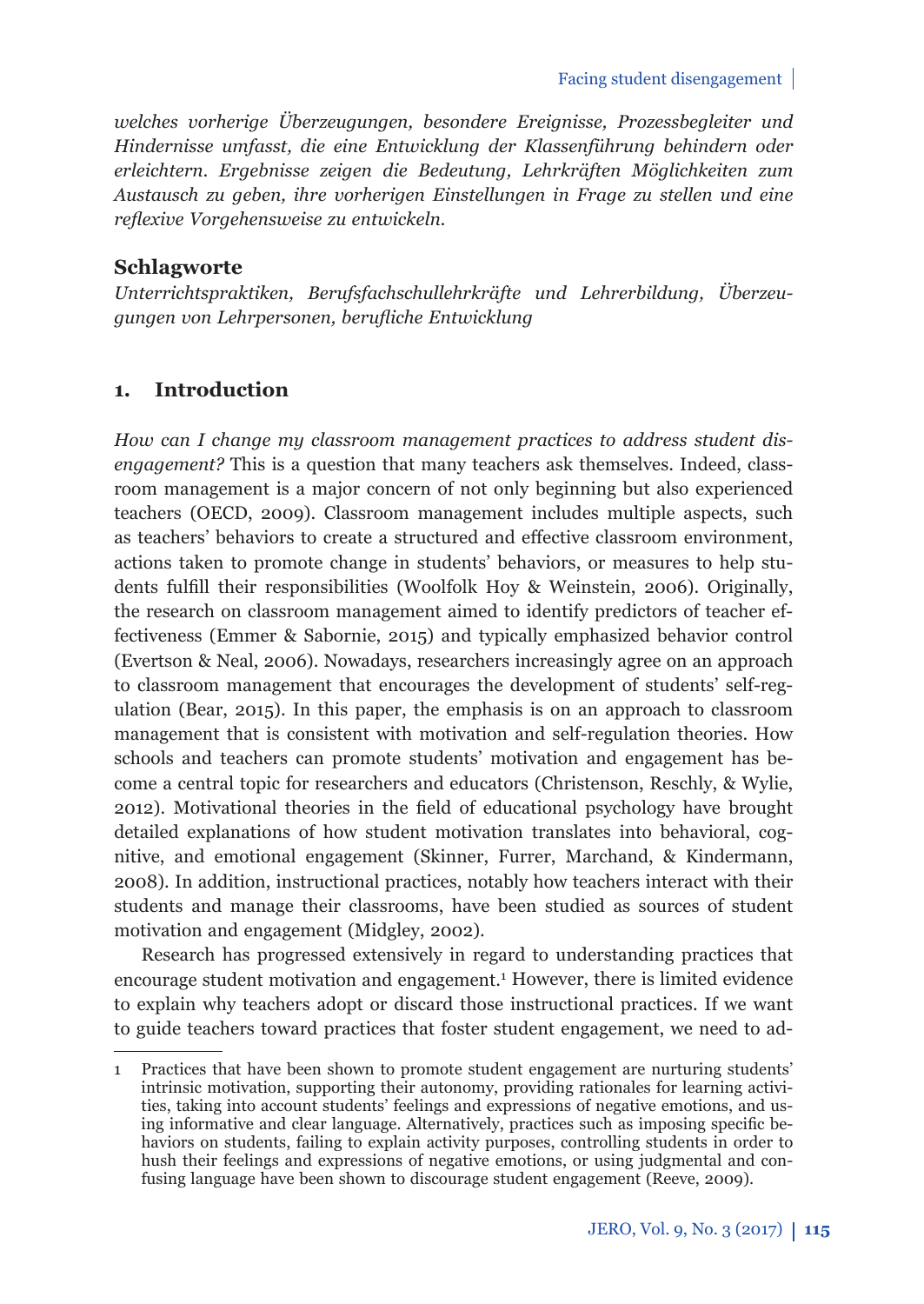dress the following questions: What are the factors driving teachers toward the use of teaching practices? What factors are in play when one tries to change such practices?

This study aims to address these questions from a teacher perspective and to provide clues regarding which factors should be encouraged in teacher education to guide teachers' evolution toward engagement-enhancing classroom management practices. Taking into account not only teacher education but also teachers' professional lives and working contexts will enable a dynamic understanding of teacher change.

### **1.1 Why do teachers adopt certain practices and others don't? The importance of teachers' beliefs**

While extensive research has been conducted regarding which practices encourage student engagement (Reeve, 2009), further studies are needed to explain why teachers adopt or discard those instructional practices and how the process of change in practices takes place. Such an explanation might come from the research indicating that beliefs are critical in defining behavior and organizing knowledge; in this view, instructional practices are assumed to be grounded in teachers' beliefs (Buehl & Beck, 2015). Beliefs are the products of subjective evaluations and judgments and play a critical role in explaining teachers' ways of thinking, understanding and behaving (Pajares, 1992). There is some evidence that one's belief system is arranged like an idiosyncratic web in which various and inconsistent beliefs coexist and are interrelated (Chi, 2008). In contrast, teachers' knowledge consists of empirically verifiable assertions that are based on scientific proof. Even if beliefs and knowledge are conceptually distinct, they are empirically difficult to distinguish (Calderhead, 1996; Kagan, 1992). Furthermore, while the knowledge base of teaching is learned during teacher education and beyond, beliefs are considered less malleable as they are grounded in a wide range of personal experiences including not only teacher education but also one's own schooling and well-remembered events (Calderhead, 1996; Richardson & Placier, 2001). Accordingly, by the time teachers enter teacher education, their beliefs are already well established (Pajares, 1992) and form a belief system (i.e., assemblage of beliefs) that is based primarily on their experiences as students (Lortie,  $1975$ ). Beliefs act as filters through which new formal knowledge, as presented during teacher education, is discarded or transformed in order to maintain a coherent belief system (Chi, 2008).

Beliefs can be subject to change and are expected to evolve with teacher education. However, they can also be resistant to change, and such a resistance can impede the evolution of teaching practices (Borko & Putnam, 1996). It is likely that some beliefs are more resistant to change than others, which call for a belief-specific perspective when studying the evolution of teachers' beliefs. One of the challenges of teacher education is to have teachers examine their beliefs in order to foster more favorable instructional practices.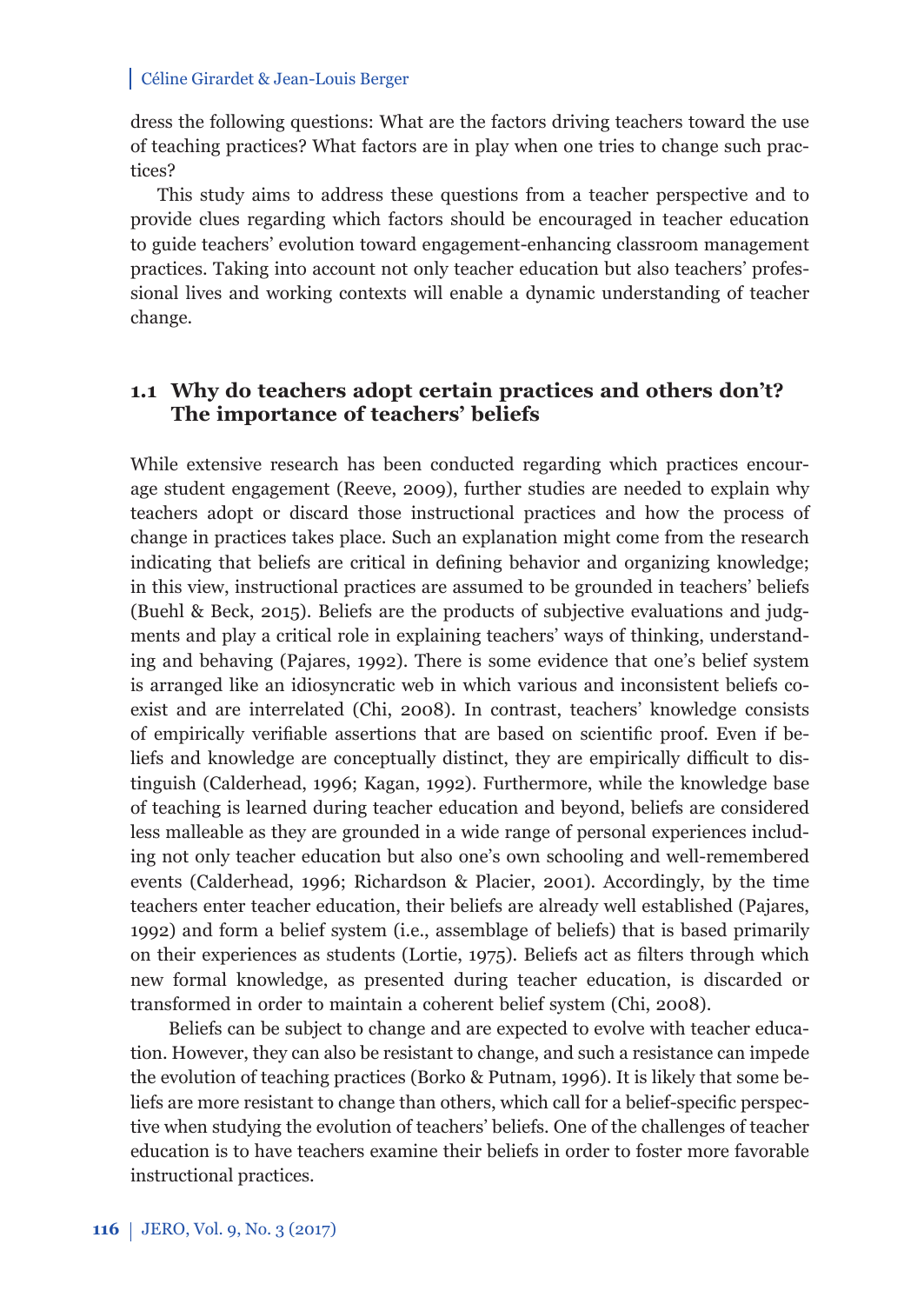# **1.2 What types of beliefs are important for addressing classroom management practices?**

Several categories of beliefs have been identified in the literature. This section provides two examples of these beliefs, which are the most relevant for the present study.

First, it is important to consider teachers' beliefs about teaching and learning. Chan and Elliot (2004) described these beliefs as referring to 'the beliefs held by teachers about their preferred ways of teaching and learning. These include the meaning of teaching and learning and the roles of teacher and pupils' (Chan & Elliot, 2004, p. 819). Typical instances of such beliefs are general pedagogical beliefs, which refer to the teacher's conceptions about students' learning. A distinction is made between the belief that students learn simply by being exposed to formal knowledge, which conveys a picture of teaching as a mere transmission of knowledge from teacher to students (direct transmission), and the belief that a good teacher should foster students' active learning, which relates to the belief that students are active participants in the construction of knowledge (constructivism). Most studies have shown an alignment between teachers' general pedagogical beliefs and their instructional practices. Indeed, student-centered beliefs, such as constructivism, are linked to student-oriented practices, such as supporting students' autonomy. Likewise, teacher-centered beliefs, such as direct transmission, are connected to teacher-oriented practices, such as controlling strategies (Girardet & Berger, 2016; Chen, Brown, Hattie, & Millward, 2012; OECD, 2009).

Beliefs teachers hold about themselves, also called self-beliefs, are important to consider. One of these self-beliefs  $-$  self-efficacy  $-$  has been a major focus of research. Teacher self-efficacy is the "teacher's belief in his or her capability to organize and execute courses of action required to successfully accomplish a specific teaching task in a particular context" (Tschannen-Moran, Woolfolk Hoy, & Hoy, 1998, p. 233). Some studies have revealed that high self-efficacy leads to practices that are considered favorably by research (Holzberger, Philipp, & Kunter, 2014). Teachers with high self-efficacy tend to believe less in direct transmission and to focus more on supporting their students' autonomy. On the contrary, teachers with lower self-efficacy tend to use more rewards and punishments (Woolfolk  $\&$ Hoy, 1990).<sup>2</sup> Self-efficacy is of the utmost importance in the perception of change. According to Gregoire's (2003) model of teacher belief change, it is the key to whether teachers treat opportunities for change as challenges or threats. Thus, beliefs about teaching and learning as well as self-beliefs are important factors to consider in the evolution of classroom management practices.

<sup>2</sup> The use of rewards and punishments is typically associated with controlling practices.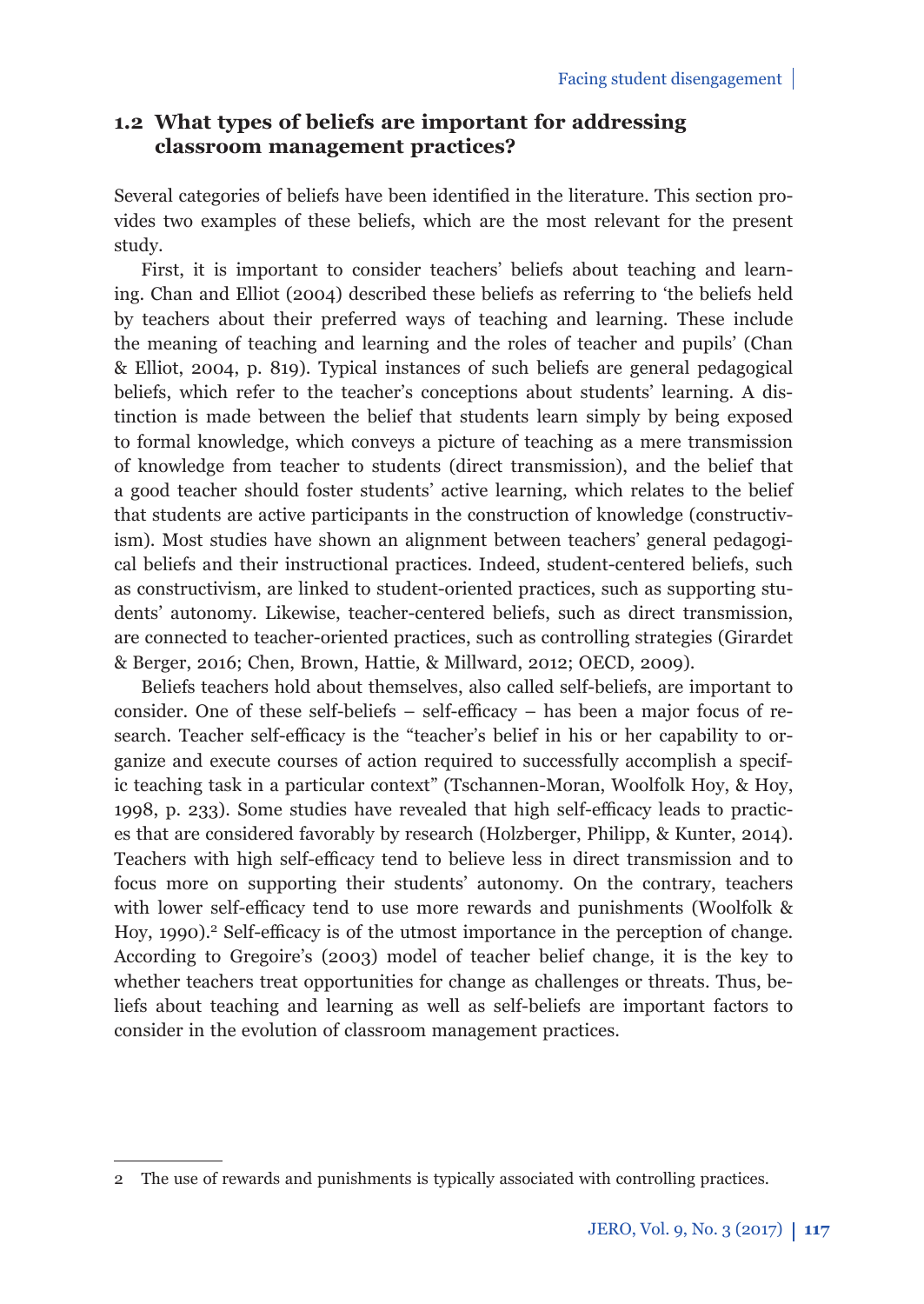## **1.3 Which factors impact teachers' beliefs and practices?**

Research has shown that many other factors can trigger changes in teachers' beliefs and practices (Borko & Putnam, 1996; Feiman-Nemser, 2001). When thinking about such factors, teacher education first comes to mind. Among the major objectives of teacher educators and educational policy makers is the development of teachers' competences to promote students' engagement in learning. This education requires the development of knowledge about the psychological and social processes of engagement and about research-informed knowledge, such as general pedagogical knowledge. In addition, it requires teachers to believe in their ability to influence their students' engagement, which is notably reflected in the construct of *teacher self-effi cacy beliefs for student engagement* (Tschannen-Moran et al., 1998), and to acquire knowledge of how and when to use appropriate instructional practices. In other words, inciting teachers to adopt instructional practices that encourage their students' engagement depends on a complex blend of factors, such as improving teachers' general pedagogical knowledge, changing their beliefs about teaching, and increasing their self-efficacy. Research has shown controversial results related to teacher change during teacher education. Studies have shown that teacher education can impact beliefs and practices (Hollingsworth, 1989; Jones & Vesilind, 1996; Shalter Bruening, 2010). However, other studies have indicated that prior beliefs are resistant to change (Huberman, 1973; Turner, 2010) and that teacher education has a limited impact on them (Mansfield  $\&$  Volet, 2010; Richardson & Placier, 2001).

One explanation for these discrepant results is that teacher education is not the only factor that is able to trigger change in instructional practices. It is important to adopt a broader perspective, considering not only what happens during teacher education but also through other teaching and learning experiences, such as sharing opportunities with significant others (Kagan, 1992) or in the context of the school where the teacher is employed (Pelletier, Séguin-Lévesque, & Legault, 2002). The following challenges and obstacles to changing teachers' classroom management practices were summarized by Lanier and Little (1986), Borko and Putnam (1996), and Richardson and Placier (2001): Strongly established prior beliefs, unrealistically high self-efficacy beliefs, incompatibility between the teacher education program and one's teaching context, and other beliefs about the inutility of teacher education, to name a few. In their review about informal learning, Kyndt, Gijbels, Grosemans, and Donche (2016) identified informal learning activities involved in teachers' change. They classified the sources of teacher change found in the literature into various activities, which include, for example, observation, collaboration with colleagues, reflection, trial and error, or browsing the internet and social media. The results of such studies show that teacher change has to be examined with a perspective englobing both formal and informal antecedents of change.

Accordingly, this study investigates whether teachers' practices change, why they do or do not change, and if they do change, how. Moreover, this study at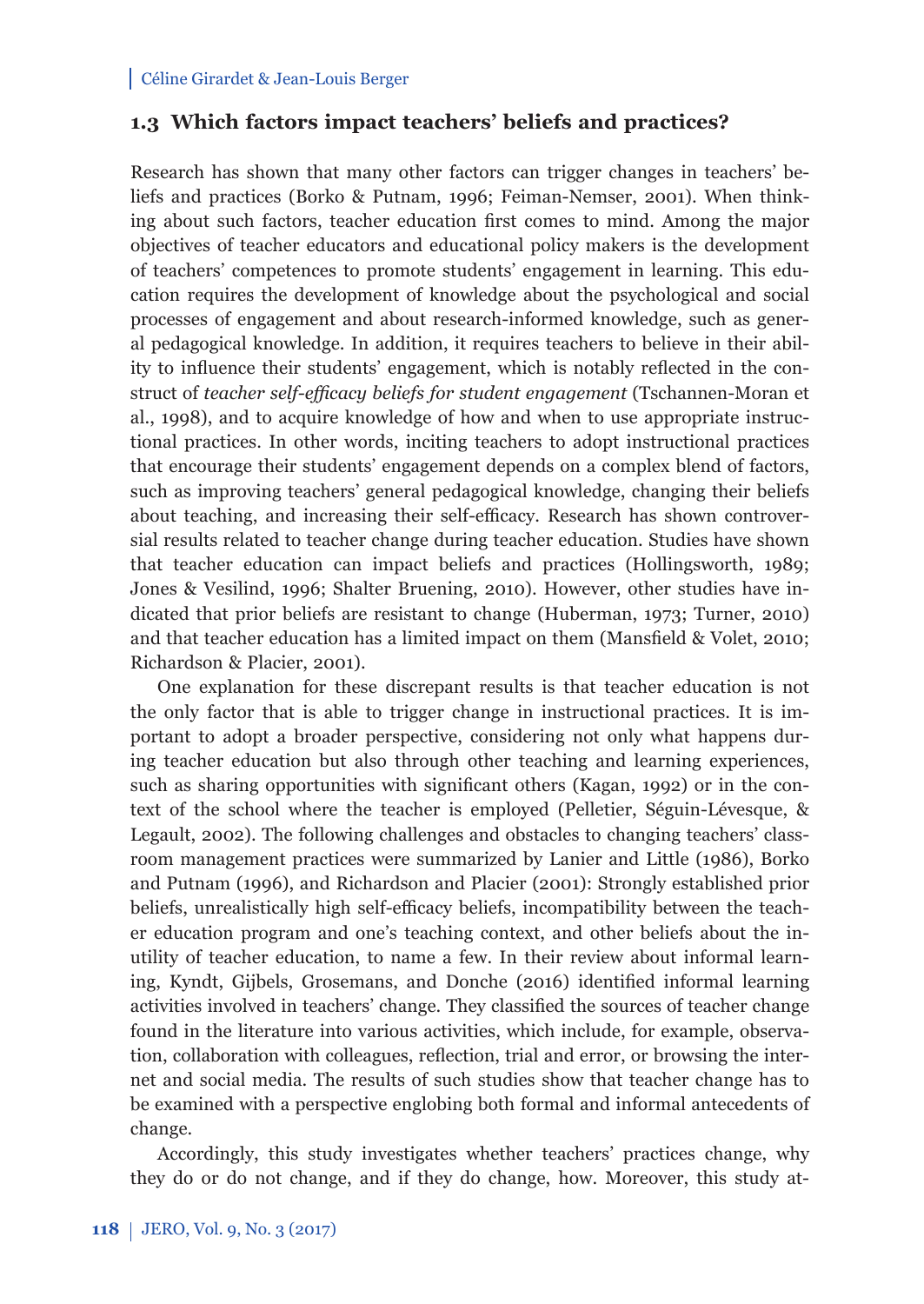tempts to grasp what happens in the change process – namely which changes occur and how they affect teachers' practices.

### **1.4 The present study**

This study is grounded in a field-based project addressing the evolution of vocational teachers' beliefs during teacher education. In vocational education and training in Switzerland, teachers are faced with students who are often more interested in practical training than in the classes provided by the vocational school.3 Furthermore, depending on the subject taught, students will perceive higher instrumental value in practical subjects (i.e., knowledge of how to do the job) than in theoretical subjects (such as LCS4 classes, which have relevance for deep understanding but not for daily professional practice) (Cretten, Lens, & Simons, 2001). Facing student disengagement thus constitutes a challenge for vocational teachers.

Teacher education typically takes place after several years of teaching in vocational schools.5 Vocational teachers already have teaching experience when they enter teacher education, which means that their belief system is already well established by the time they enter the program. Vocational teachers' teaching experience is highly variable due to the diversity of their career paths. For example, Eric had worked in a lot of long-term replacement jobs as a teacher before he decided to become an editor. After several years of editing, he decided to go back to the teaching profession as a vocational teacher. This particular path resulted in a large number of years of teaching experience (i.e., 26) before entering teacher education. Teacher education involves a two- or three-year program, during which vocational teachers continue to teach in a vocational school, which can facilitate connections between theory and practice.

As encouraging practices that aim to engage students is one of our major concern, we wanted teachers to reflect on their practices when facing student disengagement. We asked vocational teachers to reflect on their present practices, to contrast them with their early practices, and to identify factors that helped or impeded their change. Based on the literature reviewed above, we expected the evolution of practices to be accompanied by changes in teachers' beliefs about teaching and learning as well as self-beliefs, which would reflect a restructuration of teachers' mental models.

<sup>3</sup> In Switzerland, the apprenticeship of a new occupation after compulsory school is typically based on a dual system: Practical training at a training company (three to four days a week) and classes at a vocational school (one to two days a week).

<sup>4</sup> LCS – instruction in language, communication and society – includes two competence areas that are each broken down into several objectives: (a) the "Language and Communication" area and (b) the "Society" area, which includes eight aspects: culture, law, ecology, economics, ethics, identity and socialization, politics, and technology.

<sup>5</sup> Teacher education is required, within five years of teaching, only if one teaches 4 or more hours of class per week.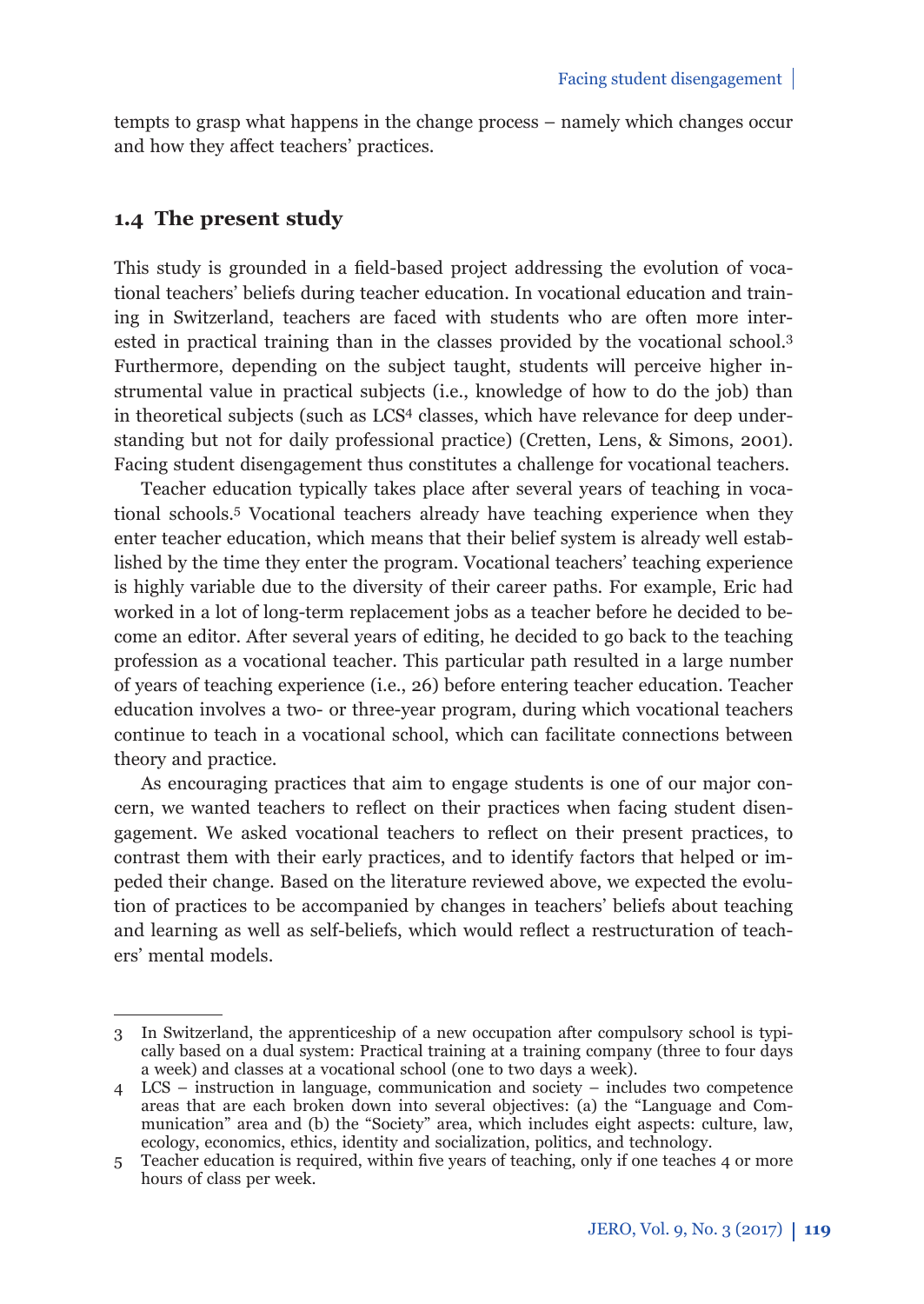# **2. Method**

# **2.1 Participants**

Since one aim of this study was to analyze the evolution of practices over a relatively long period (several years), we interviewed teachers who had already completed teacher education. For this reason, we collaborated with teacher educators who contacted some of their former students. At the end of the selection process, 14 full-time vocational teachers (6 women and 8 men) in a variety of professional domains took part in the study. They had from 5 to 26 years of teaching experience at the time of the interview and had completed teacher education 1 to 5 years before the interview. Table 1 shows a summary of the participants' characteristics.

| Pseudo  | <b>Sex</b> | Age | Subject taught                                                              | Teaching<br>experience | Yrs. after<br>graduation |
|---------|------------|-----|-----------------------------------------------------------------------------|------------------------|--------------------------|
| Alice   | F          | 32  | <b>LCS</b>                                                                  | 6                      | 1                        |
| John    | М          | 39  | Landscape technology                                                        | 10                     | $\mathbf{1}$             |
| Thomas  | M          | 31  | Economy; Computer science                                                   | 5                      | $\overline{2}$           |
| Lucy    | F          | 35  | Paramedical field                                                           | 7                      | $\overline{4}$           |
| Philipp | М          | 34  | Mathematics; Physics                                                        | 6                      | 3                        |
| Arthur  | M          | 34  | Automotive technology                                                       | 11                     | 3                        |
| Marie   | F          | 49  | Technical subjects for social care workers                                  | 6                      | $\mathbf{1}$             |
| Jimmy   | M          | 47  | Automotive technology                                                       | 9                      | 3                        |
| Elsa    | F          | 38  | Pharmacy                                                                    | 7                      | $\mathbf{1}$             |
| Jack    | М          | 44  | LCS; Mathematics                                                            | 17                     | 3                        |
| Danny   | М          | 40  | Anatomy; Physiopathology; Professional skills                               | 9                      | $\overline{4}$           |
| Aurora  | F          | 40  | <b>LCS</b>                                                                  | 8                      | 5                        |
| Eric    | M          | 48  | <b>LCS</b>                                                                  | 26                     | $\overline{2}$           |
| Anna    | F          | 36  | Project supervision; Art history; Photography<br>history; Contemporary arts | 6                      | $\mathbf{1}$             |

#### Table 1: Description of the participants

*Note*. LCS = Instruction in language, communication and society.

### **2.2 Procedure**

Interviews were deemed to be the most appropriate method by which to answer our research questions. Interviews are well suited for exploring the perceptions, attitudes, values and beliefs of respondents regarding complex issues and enable investigations for more information than that obtained through surveys (Barriball & While, 1994). Semi-structured interviews were conducted by the same interviewer and included three main themes: (a) Motivation to become a teacher, (b) classroom management, and (c) instructional planning. The part included in this study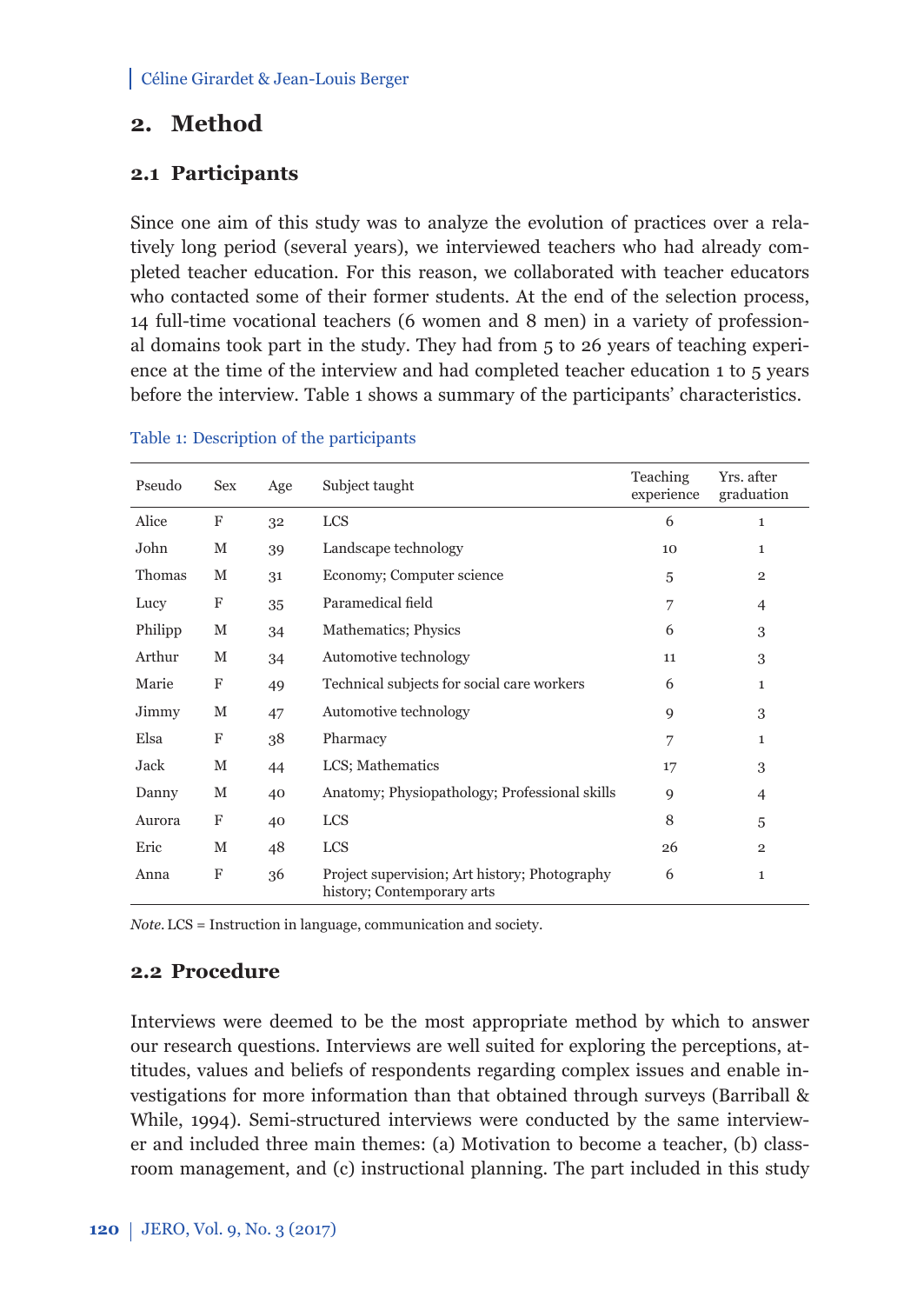– classroom management – was discussed during some 20 minutes of the interview. Participation in the study was voluntary. To ensure confidentiality, the interviewee chose a location where he or she felt comfortable, and the researcher assured audio privacy. Following a brief explanation of the nature of the study, the teachers were told that they could refuse to answer any question and stop the interview at any time. Moreover, confidentiality was ensured by assigning pseudonyms to all participants and that only the authors had access to the collected data.

To start the discussion and to ensure that all the teachers reflected on the same topic, we provided them with the following given situation addressing student disengagement:

You are teaching as usual when you notice that a certain student is not interested in your class. He's not causing any disturbances, but his head is in the clouds, he's not doing what you asked him to, and he's starting to fall behind his schoolmates when it comes to his schoolwork.

Based on these circumstances, the teachers were asked (a) how they would react to this situation,  $(b)$  why would they adopt this behavior,  $(c)$  how different their reaction would have been at the beginning of their teaching career, (d) why they would have adopted this behavior, and (e) for what reasons they modified their behavior. The hypothetical nature of the given situation has the limit that teachers' recollection of their practices is subjective and is necessarily influenced by their beliefs. For clarity purposes, we reconstructed teachers' discourse using the term *practices*. However, one should keep in mind that if teachers' words reflect their perceived behavior and is, in that sense, a valid way to analyse teachers' practices in relation to beliefs, we do not claim that our method delivers an accurate and unflawed picture of behavior.

The interviews were fully transcribed by the interviewer and three coworkers, all of whom followed the same rules. All the transcripts were reread to check their accuracy.

## **2.3 Coding**

A coding system was built and tested by two of the researchers. Codes were deductively inferred from research in the field, but they also inductively emerged from the teachers' answers to the interview questions.

The coding of classroom management practices was based primarily on the model of Reeve, Deci, and Ryan (2004), which highlights four types of practices presented as two orthogonal continuums: (a) Autonomy support is opposed to (b) control, and (c) structure is opposed to (d) chaos. Autonomy-supportive teachers listen to their students, provide time for independent study, encourage students to find answers by themselves, and accept their students' expressions of negative emotions. Their language is informative, and they communicate empathically and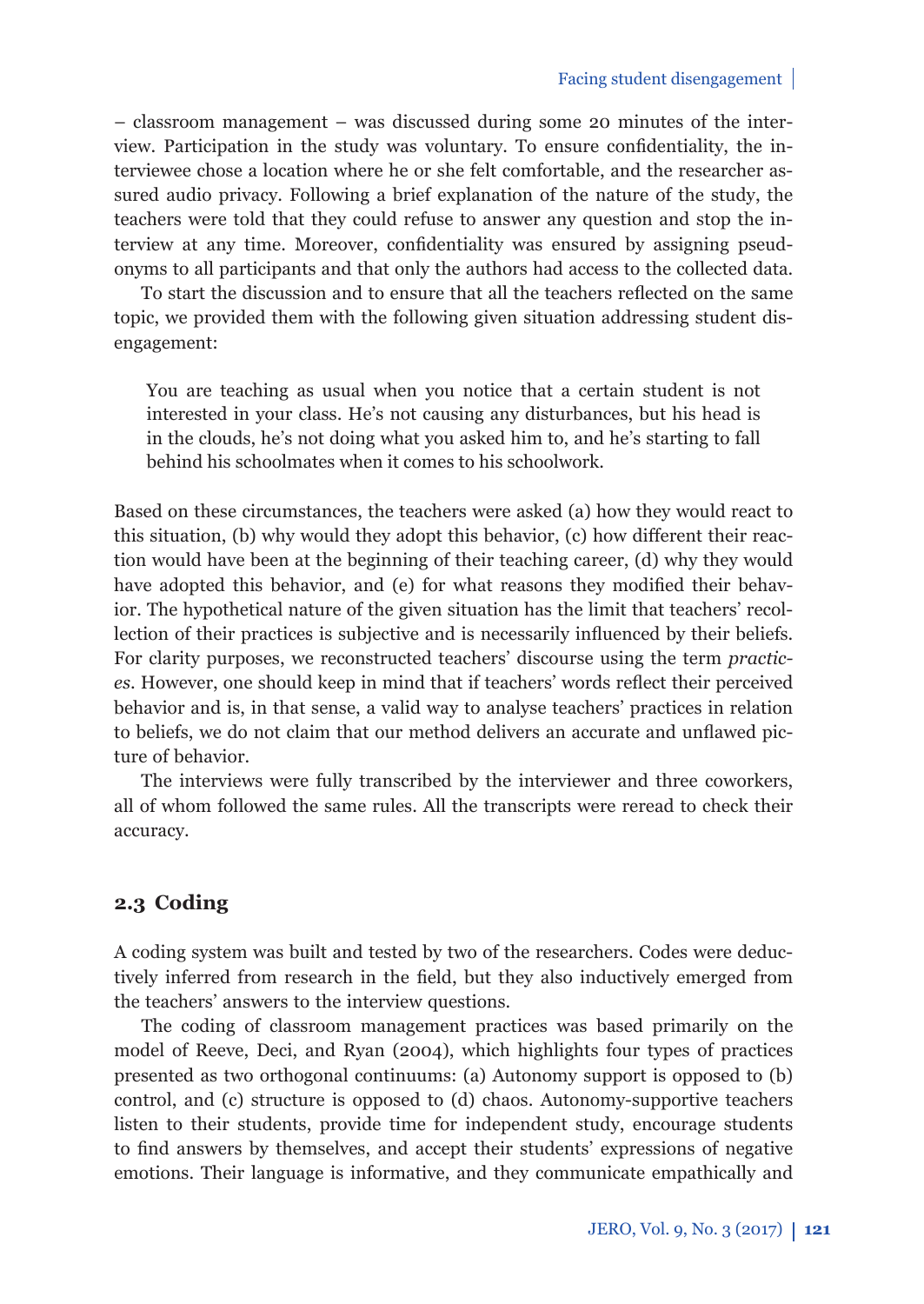provide encouragement rather than demands. Finally, autonomy-supportive teachers seem to encourage students' intrinsic motivation and do not appear demanding or coercive (Reeve, 2002). Controlling teachers favor extrinsic motivational resources (rewards or punishments), use coercive language, give their students the answers, express judgment, and position themselves as dominant to quiet complaints and expressions of negative emotions. Structure refers to the quantity and clarity of the teacher's information about his or her expectations and about how students are supposed to achieve the sought-after outcomes (Skinner & Belmont, 1993). Thus, to implement a structured environment, the teacher gives clear, explicit, and understandable information; provides rationales and instructions for learning activities; and gives constructive feedback to help the students manage their learning and performance. Chaos is the opposite teaching practice: Teachers give confusing and contradictory information, their expectations are uttered with a lack of clarity, and their students do not know how to achieve their objectives (Skinner et al. 2008). Research has shown that both autonomy-supportive and structuring practices impact student engagement. Moreover, there is evidence that the combination of autonomy support and structure offers a positive environment for student learning (Jang, Reeve, & Deci, 2010). This theoretical framework was deemed to be appropriate for coding the interviews, since it encompasses a large number of typical classroom management practices. Moreover, it relies on the welldeveloped self-determination theory, which analyses teachers' practices as antecedents of student motivation. Thus, teachers' classroom management practices were delineated with regard to their impact on student motivation. The coding system of practices was inferred from the descriptions of these four practices, with the addition of some codes deductively created to accurately match teachers' answers to the interviews (i.e., help seeking, varying pedagogical methods, student differentiation). The coding of beliefs was also based on categories found in the literature. General pedagogical beliefs were divided into two sub-categories: direct transmission and constructivism (Chan & Eliott, 2004; Jensen, Sandoval-Hernandez, Knoll, & Gonzales, 2012). Beliefs about strategies to promote student motivation (intrinsic versus extrinsic) were inferred from the works of Nolen and Nicholls (1994) and of Shalter Bruening (2010). The research of Tschannen-Moran and Woolfolk Hoy  $(2001)$  served as a basis for coding self-efficacy beliefs. Finally, coding of teachers' sense of responsibility was based on the work of Lauermann and Karabenick (2011) and includes teachers' sense of responsibility for student motivation, student achievement, relationships with students, and teaching quality. Finally, the sources of teacher change were deductively coded. The coding system is presented in Table 2.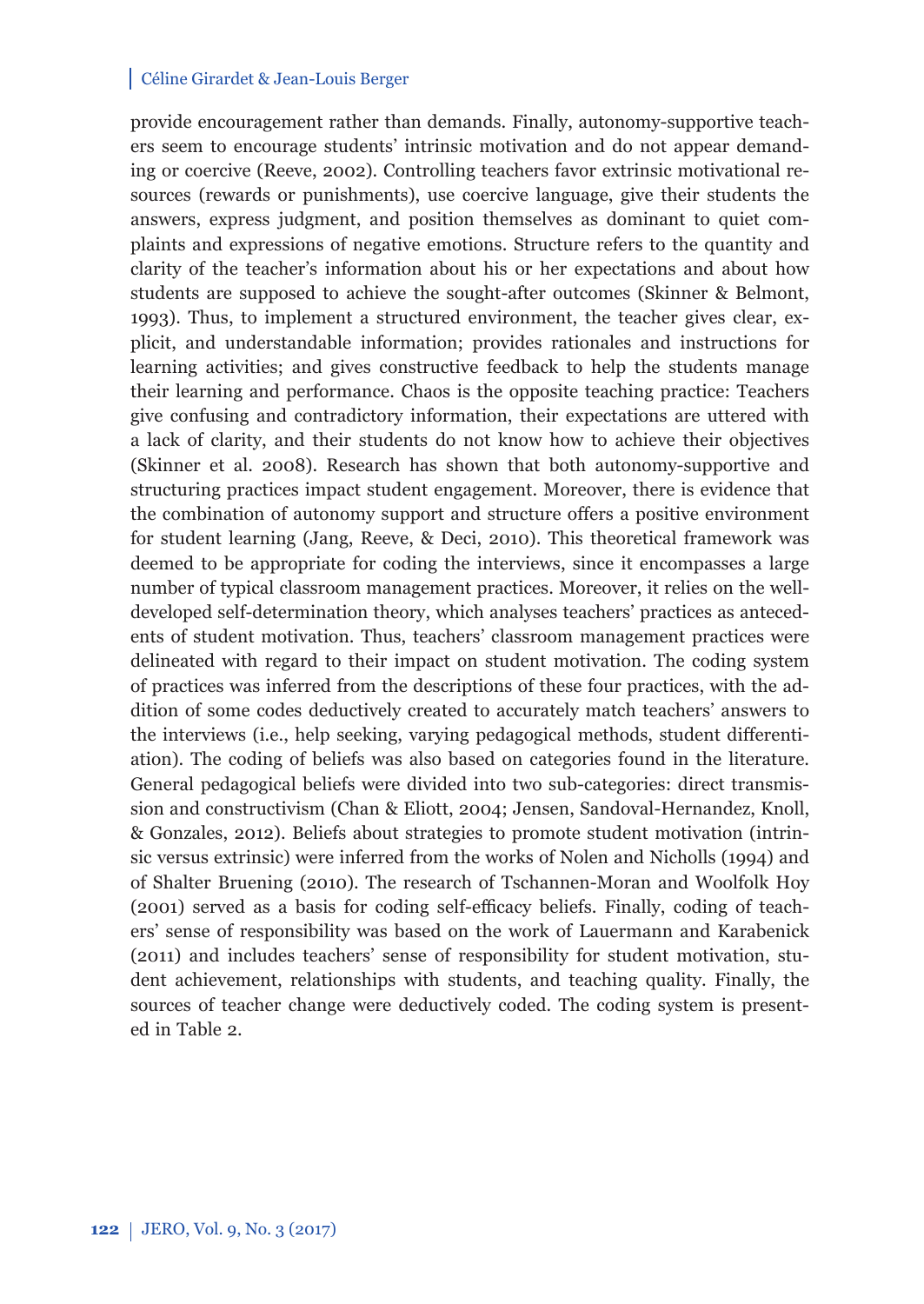| Categories                                                               | Codes                                                                                                                         | Examples of content                                                                                                                                                                                                                                                                                 |
|--------------------------------------------------------------------------|-------------------------------------------------------------------------------------------------------------------------------|-----------------------------------------------------------------------------------------------------------------------------------------------------------------------------------------------------------------------------------------------------------------------------------------------------|
| Objects of change                                                        |                                                                                                                               |                                                                                                                                                                                                                                                                                                     |
| Classroom<br>management<br>practices                                     | Control<br>Autonomy support<br>Structure<br>Chaos<br>Help seeking<br>Vary pedagogical methods<br>Student differentiation      | Punishments, detentions, coerciveness<br>Ask for student's opinion, caring<br>Remind of classroom rules<br>Don't act<br>Ask for external help (e.g., school mediator, school<br>nurse)<br>Change the dynamics of the class<br>Adapt teaching to each student                                        |
| Classroom<br>management beliefs                                          | General pedagogical beliefs<br>Beliefs about student<br>motivation<br>Self-efficacy beliefs<br>Sense of responsibility        | Constructivist, student-centered versus<br>transmissive, teacher-centered<br>Beliefs in the use of intrinsic versus extrinsic<br>motivation<br>Perception of own ability to manage the classroom<br>or to engage students<br>Responsibility for students' engagement,<br>motivation, or achievement |
|                                                                          | Factors influencing teacher change in classroom management                                                                    |                                                                                                                                                                                                                                                                                                     |
| Triggers of<br>classroom<br>management<br>evolution                      | Teacher education<br>Teaching experience<br>Teaching context<br>Sharing                                                       | Formal knowledge acquisition, visit of teacher<br>educators<br>Experiments, class events<br>Directives of the institution<br>Influence of a mentor, colleague, peers                                                                                                                                |
| Facilitators<br>and obstacles<br>of classroom<br>management<br>evolution | Personality<br>General pedagogical beliefs<br>Beliefs about student<br>motivation<br>Self-efficacy<br>Sense of responsibility | Sense of questioning, trait of rigidity<br>Change in beliefs about pedagogy<br>Change in beliefs about strategies to motivate<br>students<br>Change in beliefs about own abilities to manage the<br>classroom<br>Realization of teacher responsibility                                              |

### Table 2: Coding categories

Both coders had expertise in the evolution of teachers' knowledge, beliefs, and practices. One researcher coded parts of the transcripts, which led to discussions and revisions of the coding system by both researchers. After several iterations of coding and discussions, interrater reliability was tested on 22 units of coding (for example, the unit of coding: "I would come next to the student and knock on the table, saying something like 'time to wake up!'" was coded as a controlling teaching practice), selected randomly among the 142 units of coding included in the study, and resulted in an agreement of 100 %. A single researcher then coded all the transcripts.

# **3. Results and discussion**

In the following results and discussion section, the terms *triggers*, *facilitators*, and *obstacles* are mobilized when addressing teacher change. Thus, we begin with a brief explanation of what these terms refer to.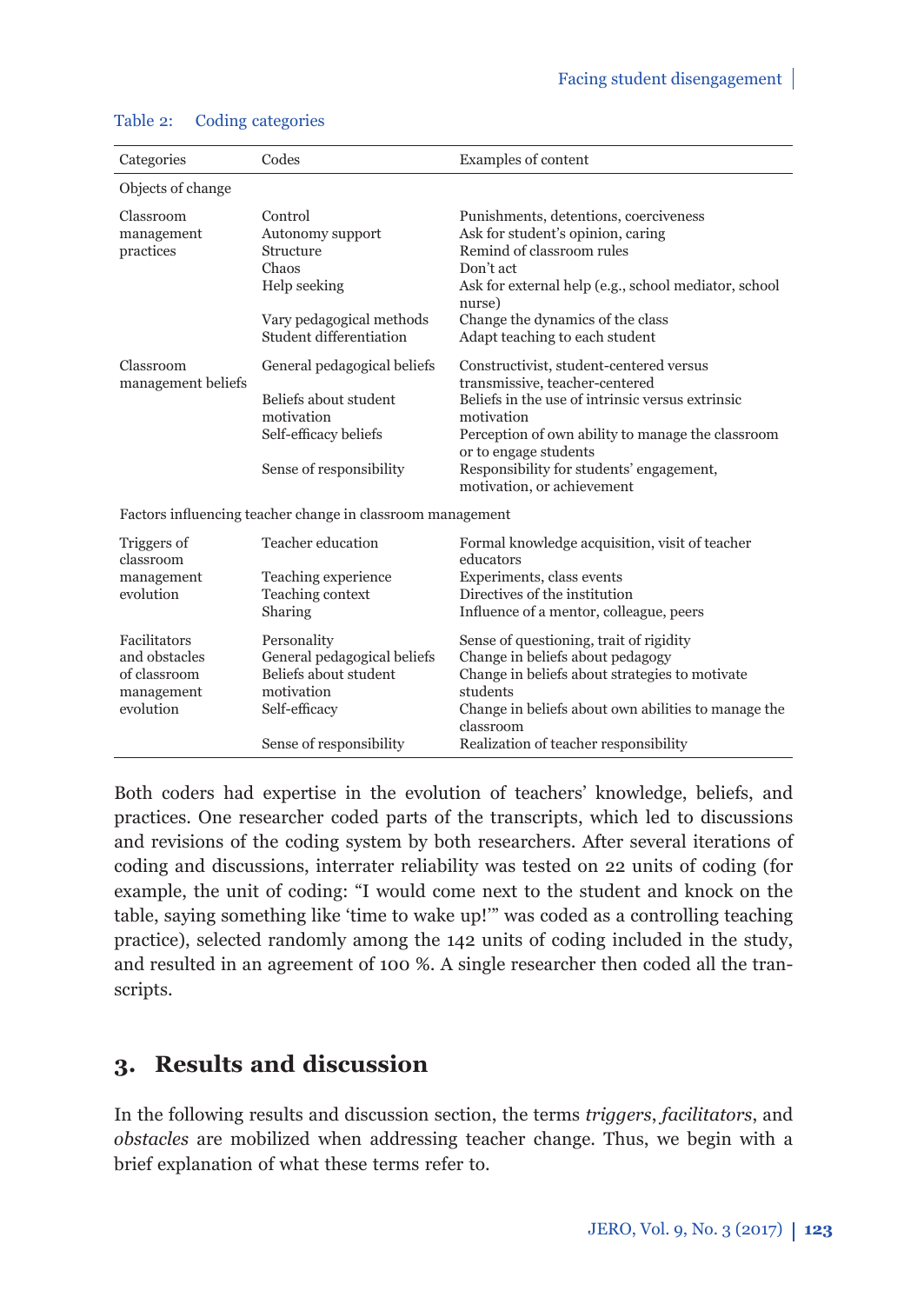| Pseudo  | Present practices                                         | Evolution pattern                                    | Strength | Triggers                                   | Facilitators                                                                                            | Obstacles                                    |
|---------|-----------------------------------------------------------|------------------------------------------------------|----------|--------------------------------------------|---------------------------------------------------------------------------------------------------------|----------------------------------------------|
| Jack    | 2. Autonomy support<br>+ Autonomy-support<br>1. Structure | High control toward<br>autonomy support              | Strong   | Teacher education<br>Experience<br>Sharing | Formal knowledge acquisition<br>General pedagogical beliefs<br>Reflexive practice<br>Self-efficacy      |                                              |
| Philipp | support<br>Control + Autonomy                             | Chaos toward more<br>autonomy support                | Strong   | Teacher education<br>Experience<br>Sharing | Sense of responsibility<br>Self-efficacy                                                                |                                              |
| Lucy    | 1. Control + Autonomy support<br>2. Structure             | Chaos toward more<br>autonomy support                | Strong   | Teacher education<br>Experience<br>Sharing | Sense of responsibility<br>Reflexive practice<br>Self-efficacy                                          |                                              |
| John    | 2. Autonomy support<br>1. Control                         | Toward more autonomy<br>support                      | Strong   | Sharing                                    | General pedagogical beliefs<br>Reflexive practice                                                       |                                              |
| Danny   | Control<br>Autonomy support +                             | Toward more autonomy<br>support                      | Strong   | Sharing<br>Teacher education               | Beliefs about student motivation<br>Formal knowledge acquisition<br>Reflexive practice<br>Self-efficacy |                                              |
| Arthur  | Control or Chaos                                          | High control, toward less Medium<br>control          |          | Teacher education<br>Experience<br>Sharing | Sense of responsibility                                                                                 |                                              |
| Jimmy   | + Autonomy support<br>Control                             | Toward variation of<br>methods                       | Medium   | Teacher education<br>Sharing               | Beliefs about student motivation<br>General pedagogical beliefs<br>Knowledge acquisition                |                                              |
| Elsa    | 2. Autonomy support<br>1. Chaos                           | Toward variation of<br>methods                       | Medium   | Experience                                 | General pedagogical beliefs                                                                             |                                              |
| Aurora  | 2. Structure<br>1. Control<br>3. Chaos                    | Toward less control                                  | Medium   | Experience                                 |                                                                                                         |                                              |
| Thomas  | $+$ Chaos<br>2. Autonomy support<br>1. Control            | control and autonomy<br>Chaos toward more<br>support | Weak     | Teacher education<br>Experience<br>Sharing | Formal knowledge acquisition<br>General pedagogical beliefs<br>Increase of self-efficacy                | constructivism<br>Beliefs about              |
| Alice   | 3. Autonomy support<br>2. Structure<br>1. Control         | High control toward less<br>control                  | Weak     | Experience                                 |                                                                                                         | Self-efficacy beliefs                        |
| Anna    | Chaos                                                     | Toward more chaos                                    | Weak     | Teacher education<br>Experience            | Reflexive practice                                                                                      | Beliefs about students                       |
| Marie   | support<br>Control + Autonomy                             |                                                      | None     |                                            |                                                                                                         | education's adequacy<br>Belief about teacher |
| Eric    | 2. Control<br>1. Chaos                                    |                                                      | None     |                                            |                                                                                                         | constructivism<br>Beliefs about              |

Note. Present practices: Numbers represent the chronology of the practices. Practices used on the spot are italicized. *Note*. Present practices: Numbers represent the chronology of the practices. Practices used *on the spot* are italicized.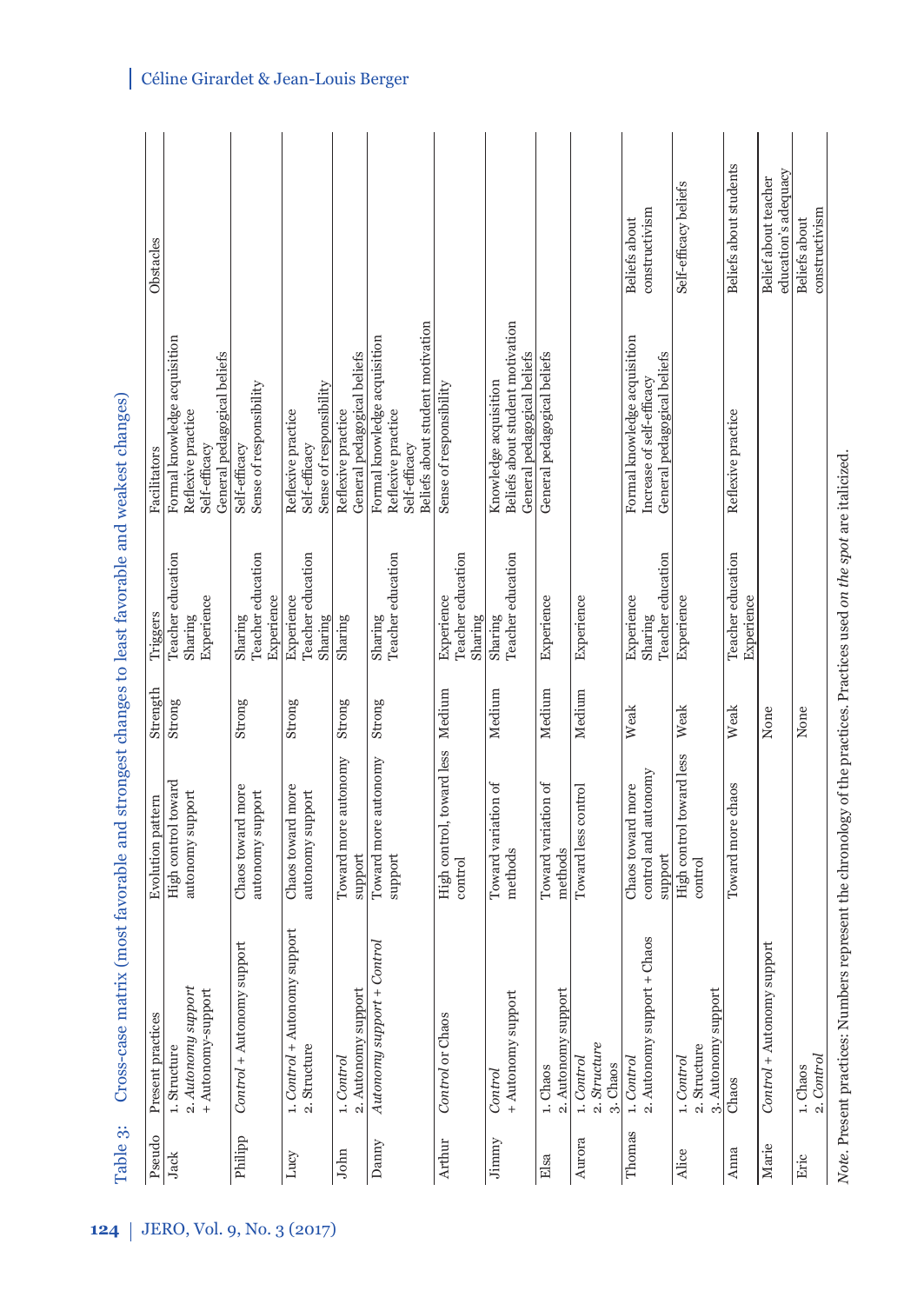Overtime, teachers build a complex web of beliefs, or mental model (Chi, 2008), which impacts who they are as teachers, what they know, what they believe to be true, their priorities, and the way they act. In the present study, certain factors altered the teachers' mental model, such as teacher education, significant others, or events in the teacher's daily life. We refer to the elements that made teachers modify their mental model as *triggers*. Triggers provided teachers with new pieces of information that fit smoothly into their mental model and encouraged them to continue in the same direction; however, some teachers came across pieces of information that did not seem to fi t their mental model. In such cases, teachers discarded or ignored the new piece of information. Sometimes a mismatching piece of information can make teachers notice a mistake in their mental model. This can trigger a reflection on the teacher's mental model, allowing them to rearrange the model to make space for the new piece of information. Thus, each new piece teachers came across was an element capable of strengthening or altering their whole assemblage of beliefs. When a piece of information represented a favorable outcome for the overall mental model, we named it a *facilitator*. On the contrary, a piece of information that prevented a favorable evolution of the mental model was referred to as an *obstacle*. Obstacles typically represented strongly assembled existing beliefs that prevented teachers from considering the incorporation of new information that could have benefited the overall mental model.

The results are presented in the following cross-cased matrix (Table 3), which summarizes teachers' present practices, evolution patterns, and the perceived or inferred strength of the change, which was gauged by a basic analysis of the wording used to describe the evolution (for example, if the teacher described his or her evolution as being "radical," "strong," or "important," we inferred that the strength of the change was high. Conversely, if the teacher used words such as "somewhat," or "little" in his or her description, we inferred that the strength of change was low). Moreover, it summarizes the triggers of the evolutions, the facilitators, and the obstacles to change.

## **3.1 Present classroom management practices**

Before addressing the evolution of practices, we paid attention to teachers' answers to the questions about their present classroom management practices. When asked how they would react to the given situation, most participants mentioned several types of practices. Controlling practices, such as "I would try to threaten and interest him to make him follow the course" (Thomas), were mentioned by the majority of the teachers. Most interviewees also mentioned autonomy-supportive behaviors; Marie, for instance, stated that she would "certainly, at the end of the class, ask him to have a little chat to see where he is, if he has other preoccupations, why he's not interested in the course." Chaos – e.g., "the students who sleep during class, I leave them alone, I don't wake them up" (Elsa) – was cited by some teachers. Structuring practices were described by only a few teachers, including Aurora,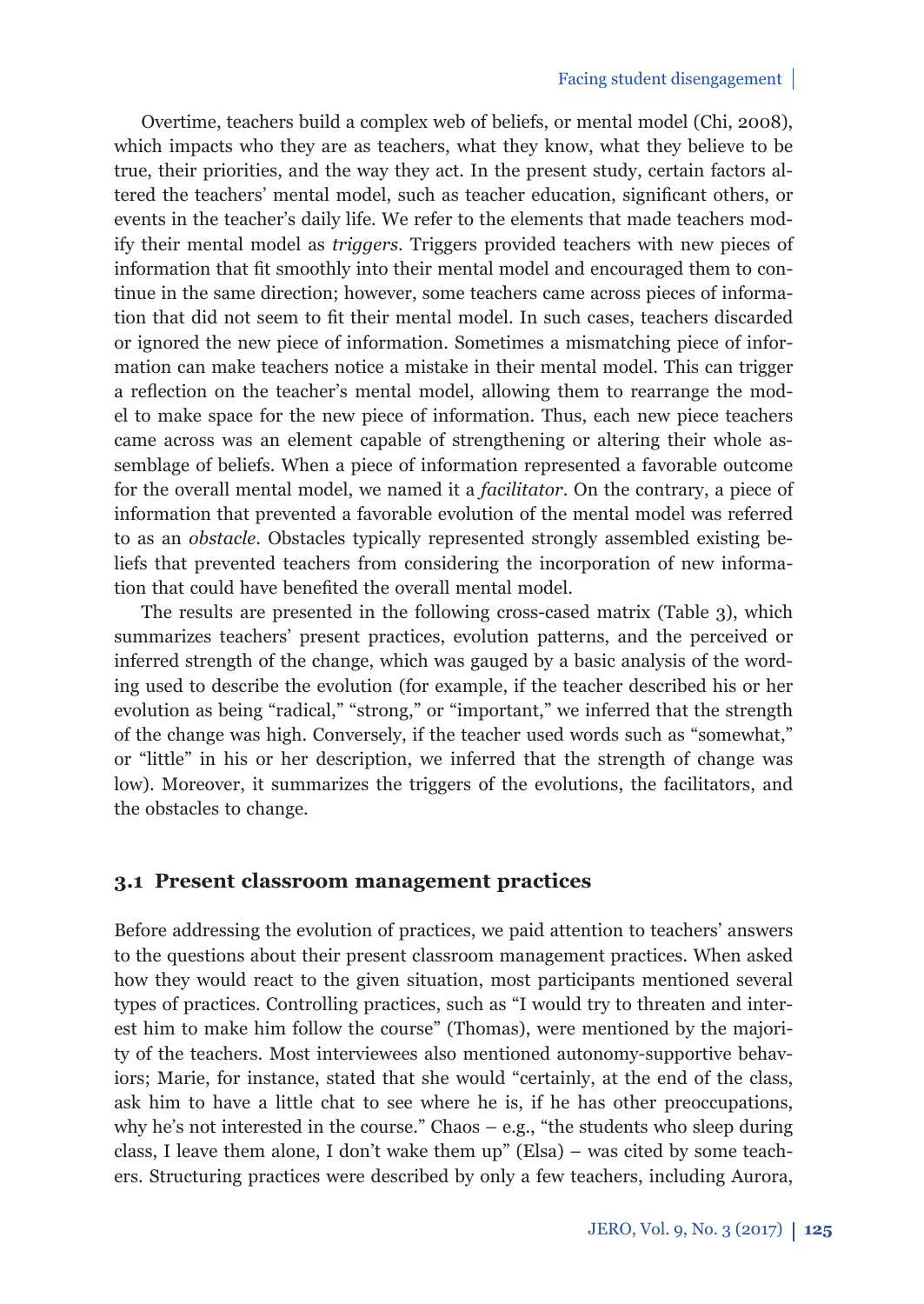who stated that she "would explain to him that if he continues like this, he will fall behind his schoolmates." Autonomy support and control were often cited together. During the interviews, some teachers talked about their reactions to disruptive students. In this case, the teachers mentioned control and structure as their most commonly used types of practice. Structure was mostly used in the context of disturbance, while autonomy support was mentioned in the case of inattention. Therefore, it seems that several types of classroom management practices coexist, but these depend on the type of problem encountered.

Interestingly, teachers adopt various types of classroom management practices in different contexts. When a problem occurs, controlling practices are used *on the spot* as a way to call to order. This strategy was usually mentioned first. In contrast, outside of the classroom, autonomy support is used in the form of a discussion between the teacher and the student. In the situation of an inattentive student, the main trend adopted by the teachers is, first, an attempt to get his or her attention (control) with – usually when the class is over – an autonomy-supportive behavior. This is illustrated by Alice's statement: "I think that there is the disciplinary punishment first, and only then ... well, the normative frame comes first, and if it doesn't work, then I get affective." The results of this study remind us to be careful when interpreting other research findings: Autonomy support and control, which are commonly described as conceptually opposed in the literature (Reeve et al., 2004), are viewed as complementary by teachers in this study and are used in different settings (i.e., *on the spot* vs. after class). In the classroom management literature, responding immediately to early signs of misbehavior is sometimes depicted as a favorable and desired teaching practice (Bear, 2015). It seems that our participants' beliefs about effective classroom management practices match this point of view. However, it is interesting to note that the literature on classroom management mainly focuses on strategies that are useful and effective for the teacher, while the current study focuses on strategies that are useful and effective for student motivation and engagement. A quick response to early signs of misbehavior, such as a verbal prompt, a pressuring warning, or threats, typically aims to get the student extrinsically motivated, which may undermine students' intrinsic motivation to engage in the classroom activities (Deci & Ryan, 2000). Certainly, calling a student's name to regain his or her attention does not have the same implications as other strategies coded as control, such as forcing a student to remain in the classroom until he or she has finished his or her exercises, even if both practices are a form of control and can potentially hinder students' intrinsic motivation. Thus, if one is to get a fine-grained picture of classroom management practices, the great variety of teaching practices and putting them back into context should be taken into account.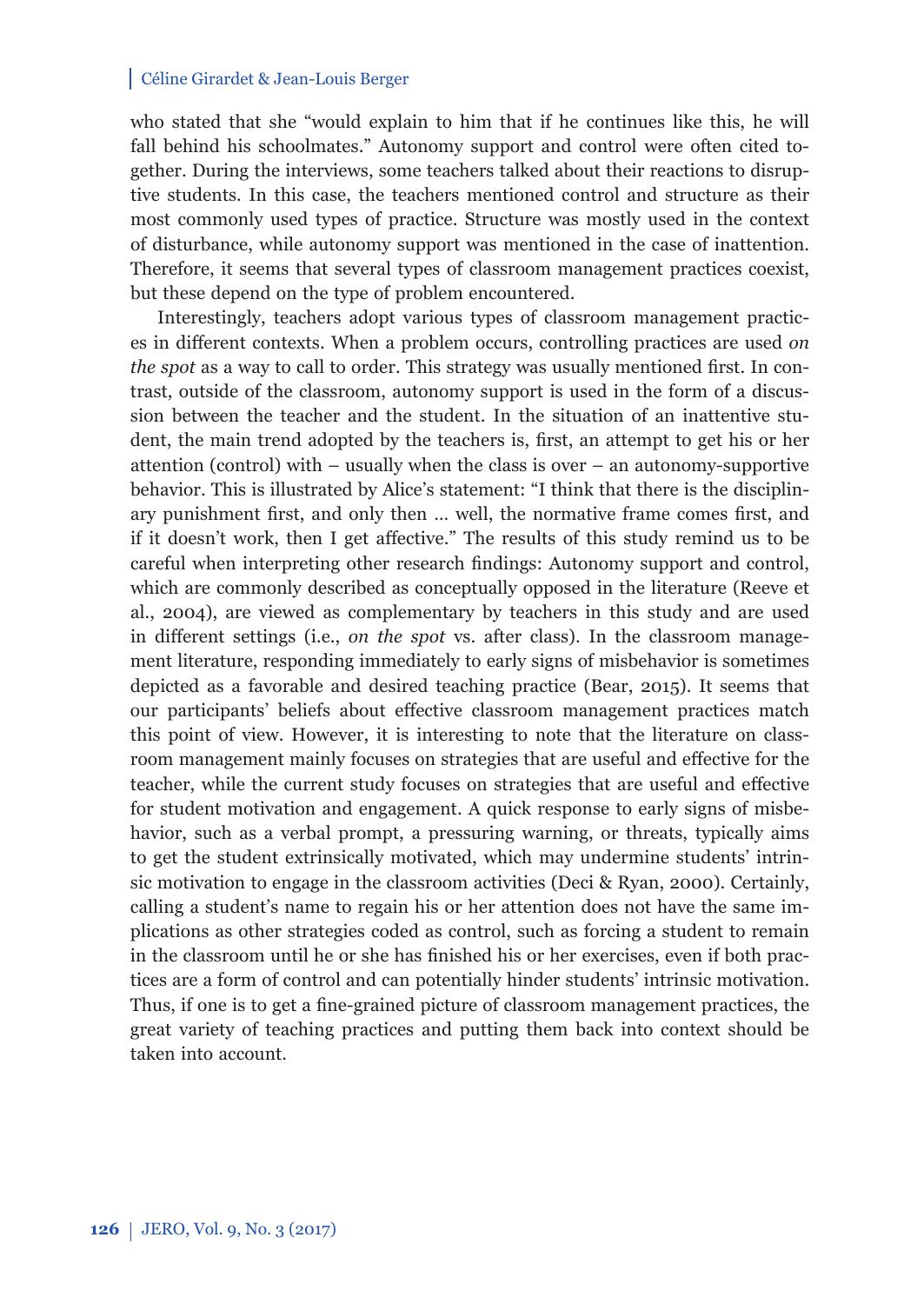## **3.2 The triggers of the evolutions of classroom management practices**

Except for two participants, all the teachers in our study perceived some changes in their way of managing a student's disengagement. Teachers tended to evolve toward practices that are considered favorably by research, such as increasing their autonomy support or reducing their provision of control. Three triggers were identified in the teachers' answers: Teacher education, sharing opportunities, and teaching experience. Teacher education refers to specific classes, learning activities, teacher educators' visits to the teachers' classrooms, or inspiring teacher educators, for example. Change triggered by such antecedents can be classified as formal learning. The two remaining triggers can be considered to generate informal learning. Sharing opportunities includes all types of exchange between the teacher and significant others (e.g., colleagues, peers, teacher educators, school director). Finally, experience refers to class events, difficult students, or experimenting with a new practice, for instance. In their literature review about informal learning, Kyndt and colleagues (2016) found similar triggers of change. *Interacting and discussing with others* includes collaborating, discussing, or sharing with colleagues, students, parents, mentors, or others, and *practicing and testing* englobes doing, experiencing and experimenting. The authors also identified sources of change that were not salient in the present study, such as *learning from others, no interaction*, *consulting offl ine/online information sources*, or *engaging in extracurricular activities*.

Some teachers experienced stronger changes than others. The analysis of the perceived strength of the evolution (Table 2) revealed that the three triggers mentioned by the participants did not have the same impact on the evolution of teachers' practices. In our study, teaching experience was the most cited trigger. However, teachers who mentioned only teaching experience described weak evolutions of their practices. Teacher education was also underscored, especially for the practices that are considered the most favorable. This reveals a positive effect of teacher education on instructional practices. The trigger that seems to have the strongest impact on the evolution of practices is sharing. Sharing can take the form of discussions with a role model (mentor teacher within the school, colleagues within the school, teacher educators) or other sharing opportunities, such as exchanges with peers, teachers, teacher educators, mentors, colleagues. Sharing was often cited as essential for triggering positive change. Sharing with a teacher educator in her own classroom played a part in Lucy's evolution toward more autonomy support, which she described in the following way: "It's two different worlds." Philipp also emphasized the importance of sharing, especially with more experienced colleagues, in his "enormous changes" toward more autonomy support. This result corroborates those of other research, which concluded that sharing opportunities help teachers reflect on their teaching and are among the best facilitators of professional development (Kagan, 1992).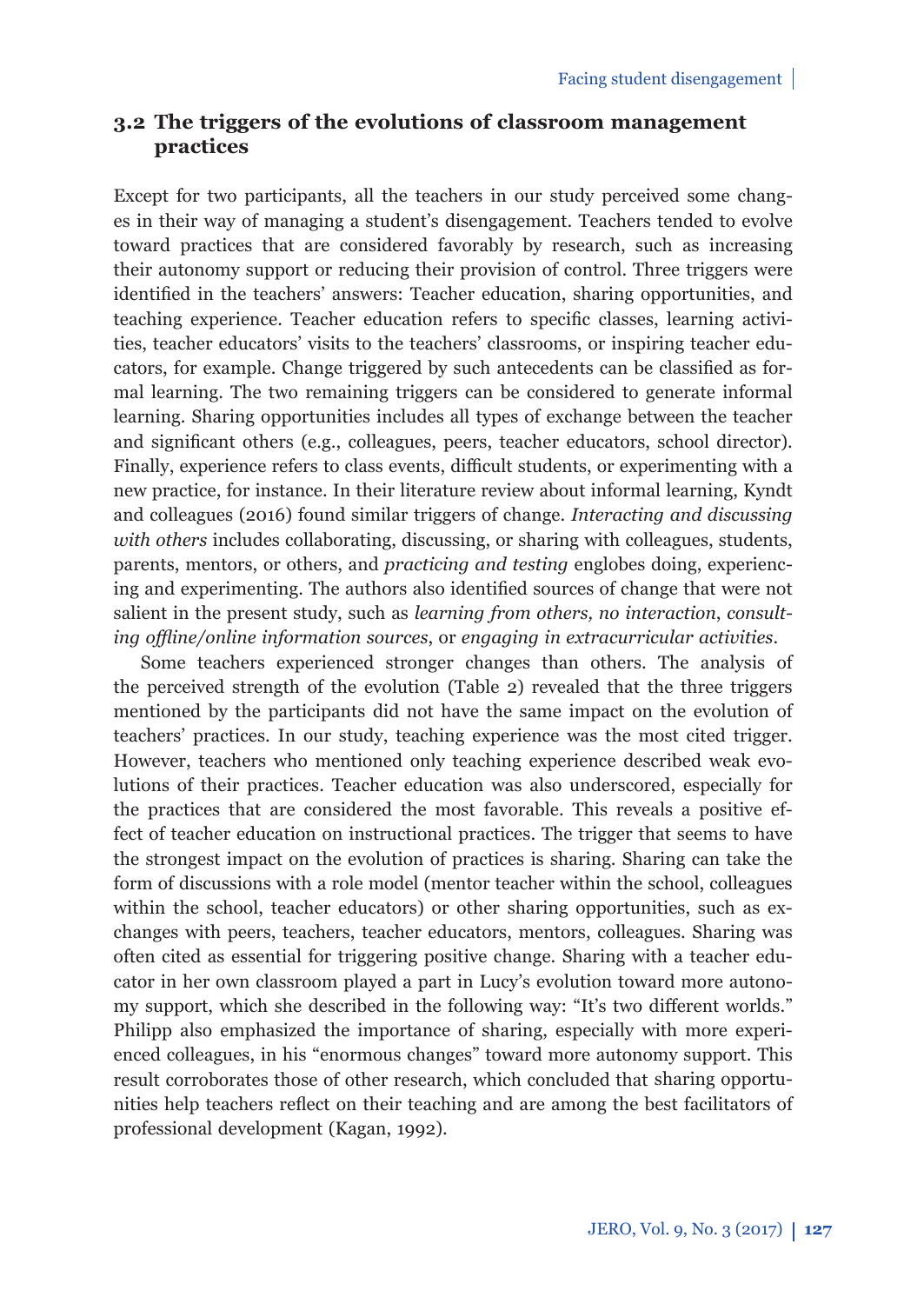## **3.3 Successful evolution of practices: Facilitators of change**

Triggers are required for teachers to be able to start their evolution toward new beliefs and practices. Such triggers are able to generate formal knowledge acquisition and the development of reflexive practice, which in turn enable modifications in the teacher's belief system. Under certain conditions, these modifications in belief will facilitate the evolution of teaching practices. An important aim of our analysis consisted of modeling these triggers and facilitators to obtain a comprehensive image of the change process. The following subsections will discuss the role of reflexive practice as a prerequisite for the evolution of teachers' mental model, several facilitators of teacher change, and possible obstacles to the evolution of teachers' beliefs and practices. Finally, we will discuss the interaction between these factors in teachers' change process and will end with a proposed model of the change process.

## **3.3.1 Reflexive practice as a prerequisite for the evolution of teachers' mental model**

Reflexive practice appears on the list of informal learning activities emerging from the literature on teacher change (Kyndt et al., 2016). Among the facilitators of change, reflexive practice is portrayed as a prerequisite for belief change. Teachers engaging in reflexive practice usually show openness toward change and are ready to acknowledge a need for new pieces of information in order to refine their mental model. Lucy and Jack benefited from an evolution of their ability to reflect on their own teaching practices in light of the formal knowledge acquired during teacher education. For Lucy, teacher education triggered formal knowledge acquisition, which developed her ability to reflect on her practices. As she stated,

Now, things we did intuitively are clearly transposable in the theories [refers to theories of education seen during formal teacher education]. Now it is … it is the pleasure to give the course that surpasses the fear to teach, actually. [Then] there was a lack of assurance, because I was not sure of what I was building with people. (Lucy)

Before entering teacher education, Jack wanted to quit teaching. He felt lost and did not know how to deal with his particularly difficult students. Teacher education acted as a very strong trigger for him:

He [referring to a particular teacher educator] allowed me to put words to what I was doing, which I thought was wrong. … Then a lot of things changed. At a pedagogical level, it was to confirm, to reassure me, that I was going in the right direction. (Jack)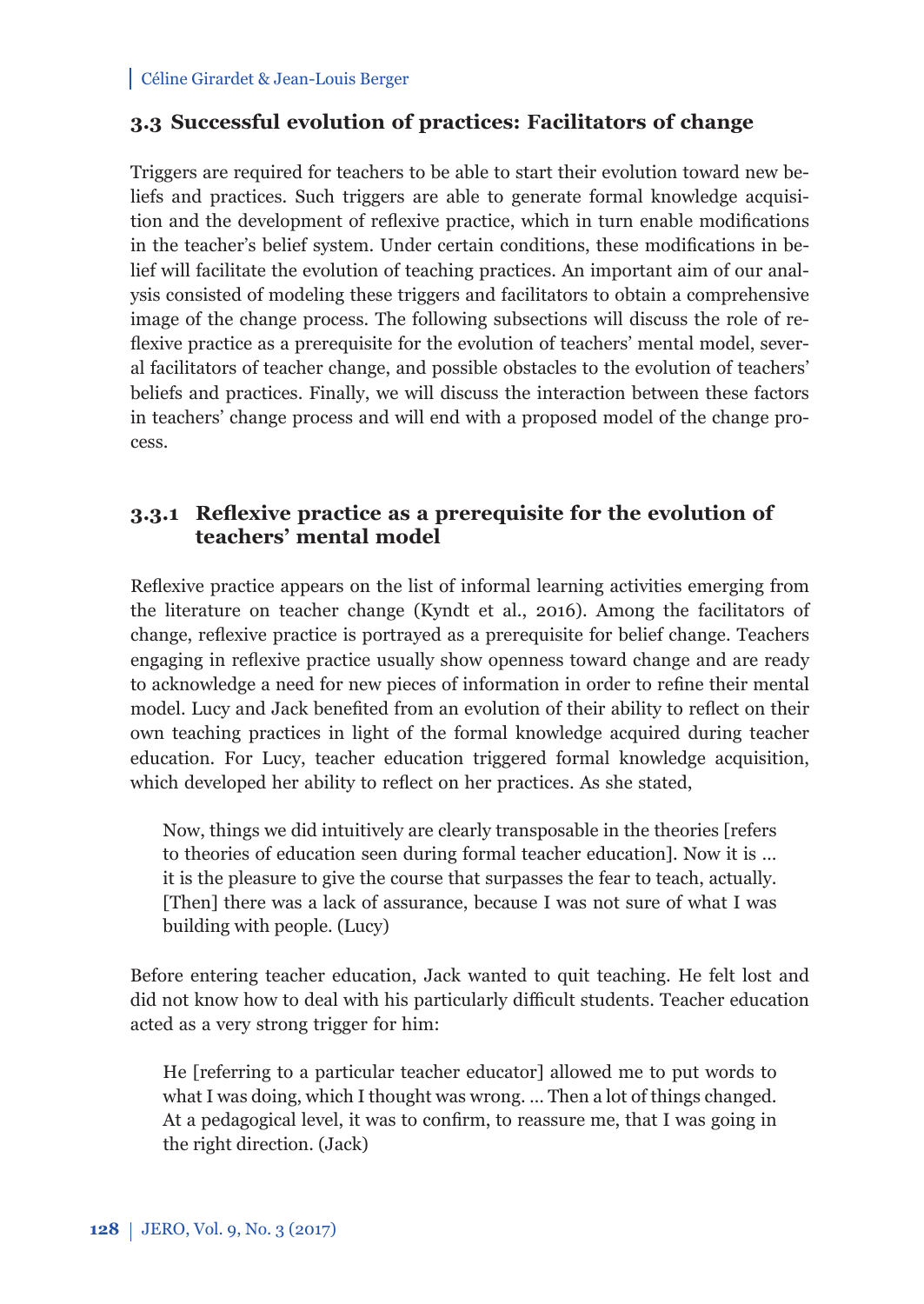Instead of triggering a change in practices, reflecting on one's practices in light of new pieces of information seemed to facilitate the occurrence of belief change. Indeed, it is easier to change one's beliefs about some aspects of teaching if one is conscious of the reasons behind one's teaching practices.

## **3.3.2 The successful evolution of teachers' beliefs about teaching and learning**

Danny's beliefs about student motivation evolved as a result of formal knowledge acquisition. The evolution of Danny's beliefs about student motivation made him adjust his practices. The following is Danny's description of his hypothetical reaction to an inattentive student at the very beginning of his teaching career: "I think I would have left him alone. … I've been told that it is a course for adults … they listen, they don't listen; it's their problem. So I would have left it there." After he realized that inattention does not necessarily reflect a lack of interest, his reaction to the hypothetical inattentive student changed: "So I'll stimulate him to see his reaction, and after I will adapt behind closed doors. … It could be something, anything, and it's worth investigating. Because we can still go … and help him invest more." Thus, Danny's practices evolved toward more autonomy support. This example is representative of the combination of factors involved in the change process: Teacher education provided formal knowledge about student motivation, which resulted in a modification of Danny's beliefs. He became conscious of the impact of his instruction on student motivation, and he modified his classroom management practices accordingly.

An evolution of general pedagogical beliefs can also play a role in the modification of classroom management practices. Before teacher education, Jack had some misconceptions about his students' knowledge. When asked about the factors at the root of his change toward more autonomy support, Jack answered as follows:

I told myself that … hmm, it's sad to say, but I had human beings in front of me who had thoughts, who had knowledge, who did not come to my classroom being ignorant. Because, for me, before, a student was an ignorant person. (Jack)

Seeing the student as ignorant reflects a direct transmission view of teaching in which the teacher delivers knowledge to unknowing students. With teacher education, Jack realised that his conceptions were flawed, and he revised his beliefs, which allowed him to shift his practices toward more autonomy support.

The previous examples of belief change all resulted from the inputs of teacher education. However, such changes can also be triggered by other inputs. Indeed, John stated that his beliefs radically changed after he encountered a role model at his workplace before he started teacher education: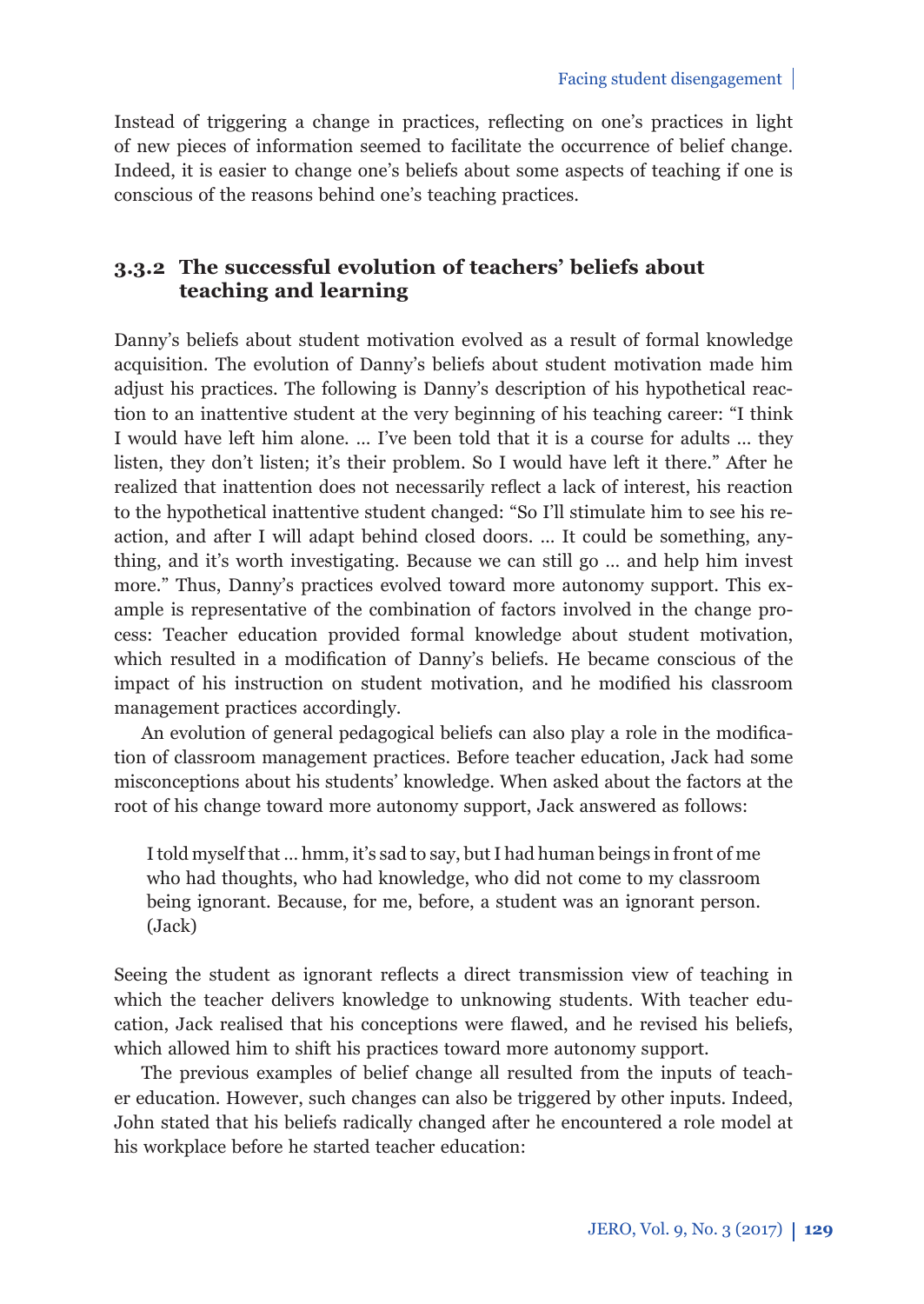Before I started to work here, I worked as a substitute teacher in public schools. And there, I was teaching like I thought I was supposed to teach, and … being with this person [referring to his mentor] gave me the courage to get away from this model [referring to the model of teaching to which he had been exposed]. (John)

John was highly receptive to the teacher education program since he was already engaged in the process of changing his teaching practices.

Jack and John both revised their beliefs about pedagogy, but the changes were not triggered by the same factors. Jack changed his beliefs as a result of teacher education – he "met exceptional teachers who were, and still are, passionate" – and John changed his vision of teaching thanks to a role model at his workplace before he started teacher education. Therefore, belief change can be triggered by different factors or a combination of factors, and it can have an important role in the evolution of classroom management practices.

## **3.3.3 The evolution of teachers' self-beliefs and its impact on teaching practices**

The evolution of teachers' self-efficacy can be triggered by teacher education and can be derived from formal knowledge acquisition and reflexive practice. However, such change can also be derived from other factors. Self-efficacy beliefs can be transformed by communicating or sharing with other persons, such as teacher educators, colleagues, peers, or students:

This self-confidence came because I asked my students to evaluate my teaching, and because, globally, these evaluations were rather positive; and at SFIVET [Swiss Federal Institute for Vocational Education and Training – the institution delivering the teacher education program], the teacher educators who came to visit my classes found that it was good too. (Thomas)

Thomas's self-efficacy beliefs also depended on his past teaching experiences. Indeed, Thomas stated, "My self-confidence is pretty good, but I haven't met big difficulties yet, and I have the impression that this confidence could take a blow in case of ... of a bad experience." Thomas is aware that the occurrence of a difficult experience could challenge his self-efficacy beliefs. Research has also shown that teachers rely heavily on their past to judge whether they are effective (Bandura, 1993). Self-efficacy was portrayed by most teachers as unstable: it seems to be dependent on a variety of factors and can fluctuate over the duration of one's teaching career. This observation is corroborated by Holzberger and colleagues (2014), who indicated that teachers modify their self-efficacy beliefs over the course of the school year.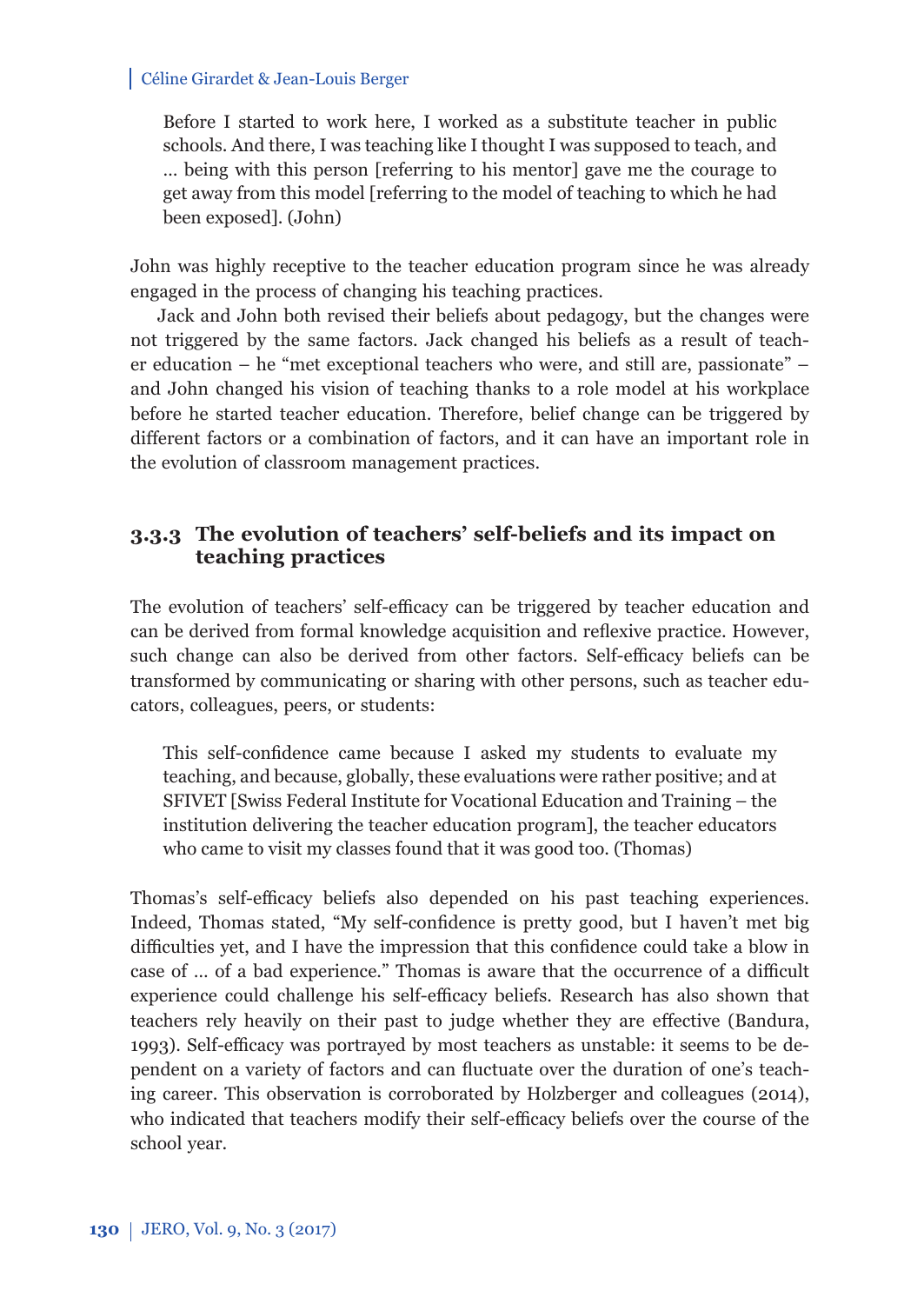High self-efficacy has been shown to facilitate the adoption of favorable teaching practices (Holzberger et al., 2014). The results of the present study partially corroborate this finding: Thomas' change from chaos to control and autonomy support was only slight. Thomas started to react to his students' inattention because, in his words, "First, I think it is a question of assurance; because it is difficult, you need energy for this type of student. It is easier to let it go." Jack and Lucy also mentioned that when one no longer worries about problems of self-efficacy, one can take care of classroom management. In the present study, low self-efficacy beliefs are depicted as obstacles preventing teachers from focusing on classroom management. An evolution of these beliefs seems to release part of the teachers' attention and energy, which helps them to modify their teaching practices. This corroborates the work on self-efficacy carried out by Bandura (1977), who concluded that the strength of people's beliefs in their abilities is likely to impact whether they will even try to cope with a given situation. The evolution of self-efficacy beliefs allows for the release of part of teachers' pool of attention and reduces teachers' tendency to *let go*.

Another self-belief that plays a role in the evolution of teachers' practices is their sense of responsibility. Teachers do not all feel responsible for the same outcomes and do not consider their role in the same way. Whether teachers feel responsible for student achievement, worry more about the quality of their instruction, or focus on being liked by their students, for instance, can impact the way in which they deliver their instruction (Lauermann & Karabenick, 2011). The participants who mentioned a change in their sense of responsibility described it as a crucial turning point. Unlike self-efficacy beliefs, which vary throughout the teaching career, one's sense of responsibility seems to undergo a sudden shift, taking the form of a realisation: "At a given moment, there was a change in my professional identity, and my conceptions were completely modified" (Lucy). As Arthur mentioned, "It is a reassessment … you have to manage your classroom, actually. You are, after all, the master and commander, if I may say so." For Philipp, the key to optimal classroom management is a combination of the realisation of one's responsibility as a teacher and having a high self-efficacy:

Once you have understood that you are the teacher and that you don't have the same role as the students, and that your role in the classroom is to bring something and to keep them active … once you've understood that, and you dare to do it, the rest will be fine. ... It's [referring to the occurrence of change] when we realise that we are the one who carries out the lesson. (Philipp)

For Philipp, Lucy, and Arthur, this realisation of their responsibilities as teachers was at the root of the evolution of their practices toward more autonomy support (Philipp and Lucy) and less control (Arthur).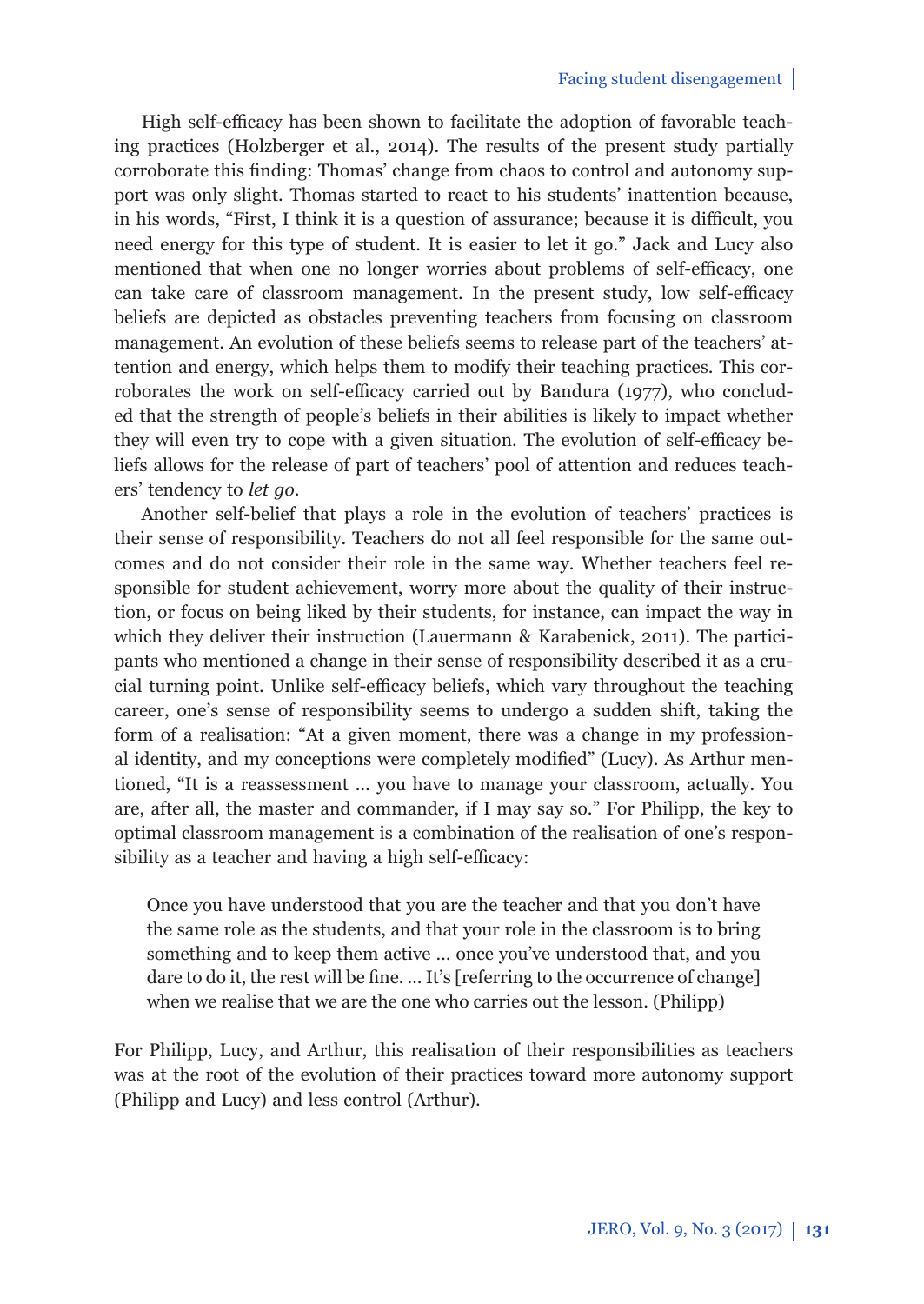# **3.4 Modeling the change process**

Numerous factors play a part in the evolution of classroom management practices. Grasping and modeling the change process is difficult: Elements are interrelated and have reciprocal influences. Moreover, the process is not unidirectional. The teacher keeps reflecting on his or her classroom management practices, and new triggers can appear at any moment, altering the teacher's mental model and leading to new adjustments of classroom management practices. We propose a model of the change process based on the teachers' answers to the interview questions. Figure 1 presents a model of the factors that are relevant for understanding change in classroom management practices according to the results of the present study. It does not pretend to be exhaustive, as studies from different contexts could have found other factors influencing teacher change. Thus, the aim of this model was to picture the results derived from our specific data.



Figure 1: Factors involved in the evolution of teachers' classroom management practices

Figure 1 illustrates teachers' change process, from their prior beliefs to the evolution of their teaching practices. Triggers – events such as sharing opportunities, teacher education, or teaching experience – can bring teachers to engage in reflexive practice in light of the knowledge (formal or informal) acquired from the triggers. Such cognitive activation enables a revision of a teacher's mental model – a web of diverse facilitators of change – which assists the evolution toward new teaching practices. The arrow suggests that the change process is unending. New triggers continuously appear in the teacher's life, resulting in new adjustments of his or her mental model, thereby facilitating new evolutions of practices. For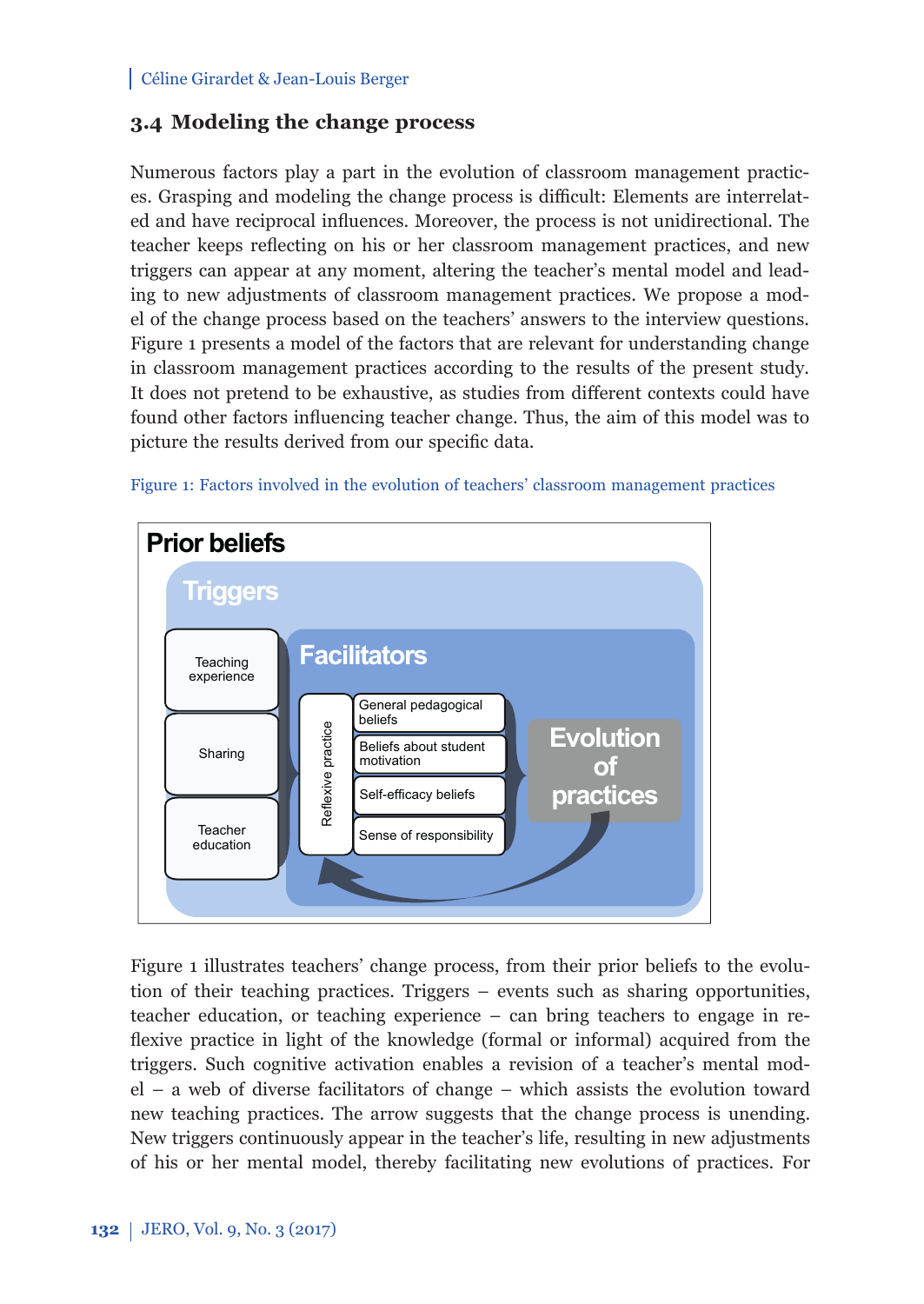instance, the input of a class about the benefits of autonomy support (event) can trigger, through reflexive practice, an evolution of the teachers' general pedagogical beliefs (revision of the mental model), which can lead the teacher to try implementing such practices in a lesson. A teacher educator's positive feedback on this lesson (event) can trigger an increase in the teacher's self-efficacy to manage his or her classroom (revision of the mental model), which can, in turn, facilitate his or her long-term implementation of autonomy-supportive practices. Facilitators can thus both be influenced by triggers and participate in the evolution of the overall mental model. This illustrates the complexity of intertwined factors playing a role in changing classroom management; Figure 1 can only represent this complexity in a simple model.

## **3.5 Resistance to change: How prior beliefs can act as obstacles**

As many studies have concluded (e.g., Borko & Putnam, 1996; Chi, 2008; Mansfield & Volet, 2010), the analysis of the interviews suggests that prior beliefs have an extreme filtering power on new information. In our study, two teachers reported no change of practices, and three teachers stated that their practices changed only slightly.

Eric provides a good example of the crucial role of prior beliefs: "I had great teachers when I was in school, and I simply reproduced what they were doing" (Eric). Eric reported the use of chaos and control in the case of the given situation (he would let the student sleep during class as long as he was not disturbing the others. At the end of the class, he would ask him to write a full report of the class for the following week). And he did not change his teaching practices:

I always acted like this, because when I was in upper-secondary school, it was the behavior of my teachers and deans and others … if we did not want to study, we did not study. We took the exams at the end; if we passed, great, and if we failed, well, we should have been awake before. … It's something I did and still do, and I think it's correct. (Eric)

The models of his former teachers gave him an image of teaching that he found optimal and from which he had not deviated in his career. Lortie called this phenomenon "the Apprenticeship of Observation" (1975, p. 61). Before entering teacher education, teachers have been students for many years. They already have ideas about how to teach. Thus, becoming a teacher relies more heavily on memories of former teachers' personalities than on an understanding of pedagogical aspects. On top of being particularly vulnerable to the apprenticeship of observation, Eric has been teaching for 26 years and entered teacher education after 22 years of teaching experience. His belief system may have been maintained too long for it to be challenged. This supports the conclusion of Pajares (1992), who indicated that the earlier a belief is integrated into the mental model, the more difficult it is to modify.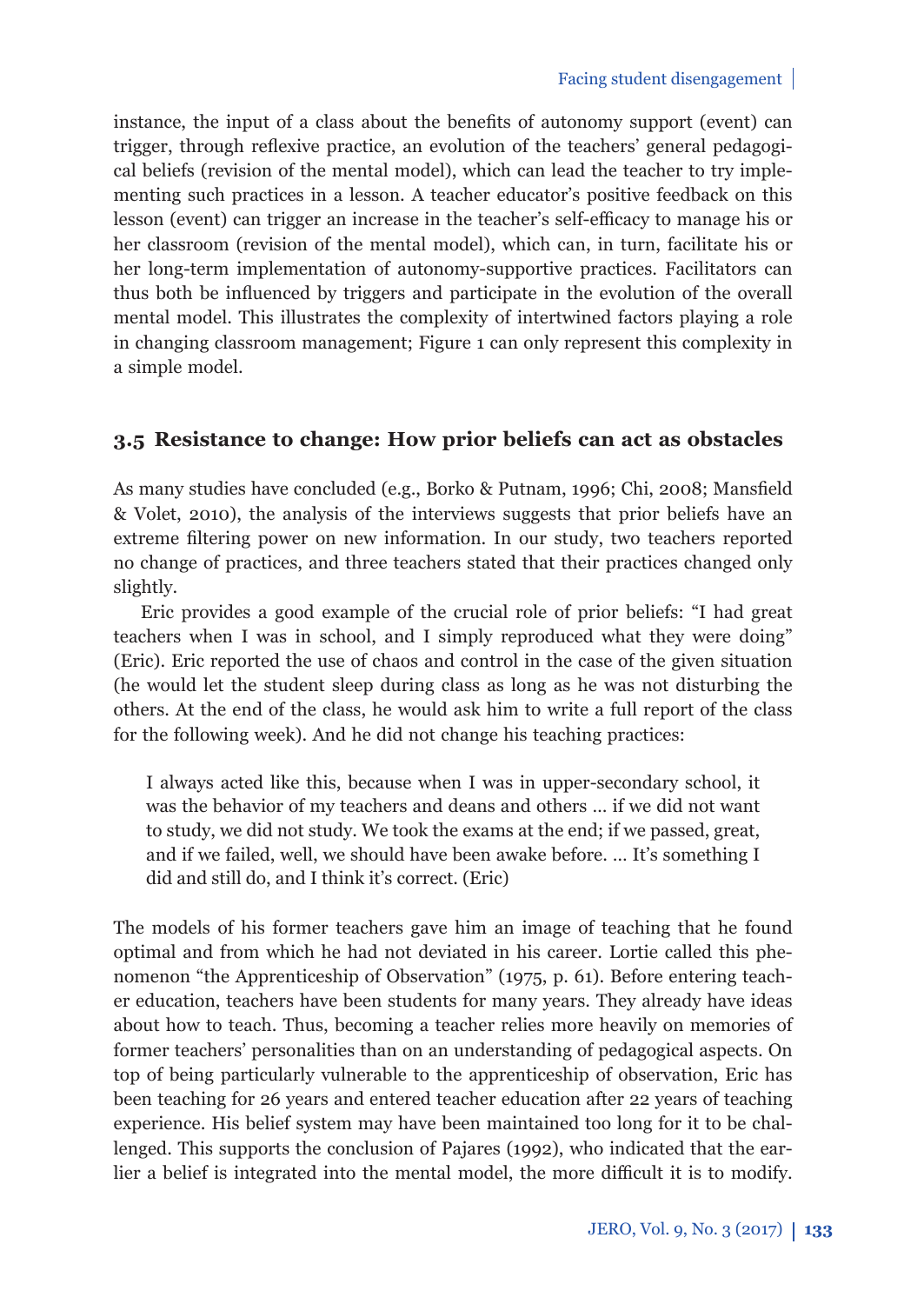Eric's firmly anchored beliefs caused him to reject all the inputs of teacher education regarding classroom management:

The course about classroom management, well, unfortunately the course I followed here, well it was given by a very nice person, full of good intentions. But, in my opinion, she never taught upper-secondary students. Well, I even wonder if she even taught lower secondary, if she did not only teach at primary school. … Regarding classroom management … well, you look at the activities [referring to group activities based on a constructivist view of teaching] and you think, "This is what we did in primary school," so you tell yourself that there's a problem: "If I give this to adults, it's over." (Eric)

Eric seems to believe that creating activities that favor students' engagement in learning, as encouraged in constructivist theories, can only be applied to children and would be rejected by young adults. This single belief prevented him from benefiting from teacher education, and as a result, Eric's practices and belief system were resistant to change.

Like those of Eric, Marie's practices did not evolve, either. Coming from the social work field, she had already taken some teacher education classes within her workplace. Marie was reluctant to follow the teacher education program from the beginning because she believed that it was not adapted for teachers of social-work apprentices: "They taught us about adolescents, but we are teaching this subject to our apprentices, so, well, yes, there's a little … a big discrepancy" (Marie). The belief that the program was not well suited to her needs made her reject the inputs from teacher education.

The overall mental model can remain quite stable even if some beliefs change. This was the case for Thomas, Anna, and Alice. When discussing his prior teaching practices, Thomas stated, "I acted according to the models to which I was exposed as a student. They were the only models I had. I mean that we had a teacher who transmitted his knowledge to a student, basically." Thomas is aware that reproducing the teaching model to which he remembers being exposed did not lead to optimal teaching practices. His words suggest that he does not believe in the direct-transmission model of teaching. However, Thomas reported only a weak evolution of practices in the direction of more control and autonomy support. His belief change might not have been sufficient to trigger a significant positive change in practices. Thomas' belief system included another belief, which represented an obstacle to the implementation of new practices: "Those somewhat constructivist theories, they are great, but they are time-consuming" (Thomas). Thomas believes in the usefulness of constructivist theories. Nevertheless, his belief system includes other beliefs about such theories – namely that they take too much time to be put into practice in his teaching context. As a result, Thomas' practices were partially resistant to change. This result corroborates Chi's (2008) findings by suggesting that a mental model that contains contradictory beliefs can result in the rejection of an innovation. Thomas' school context can also have a role in Thomas' resis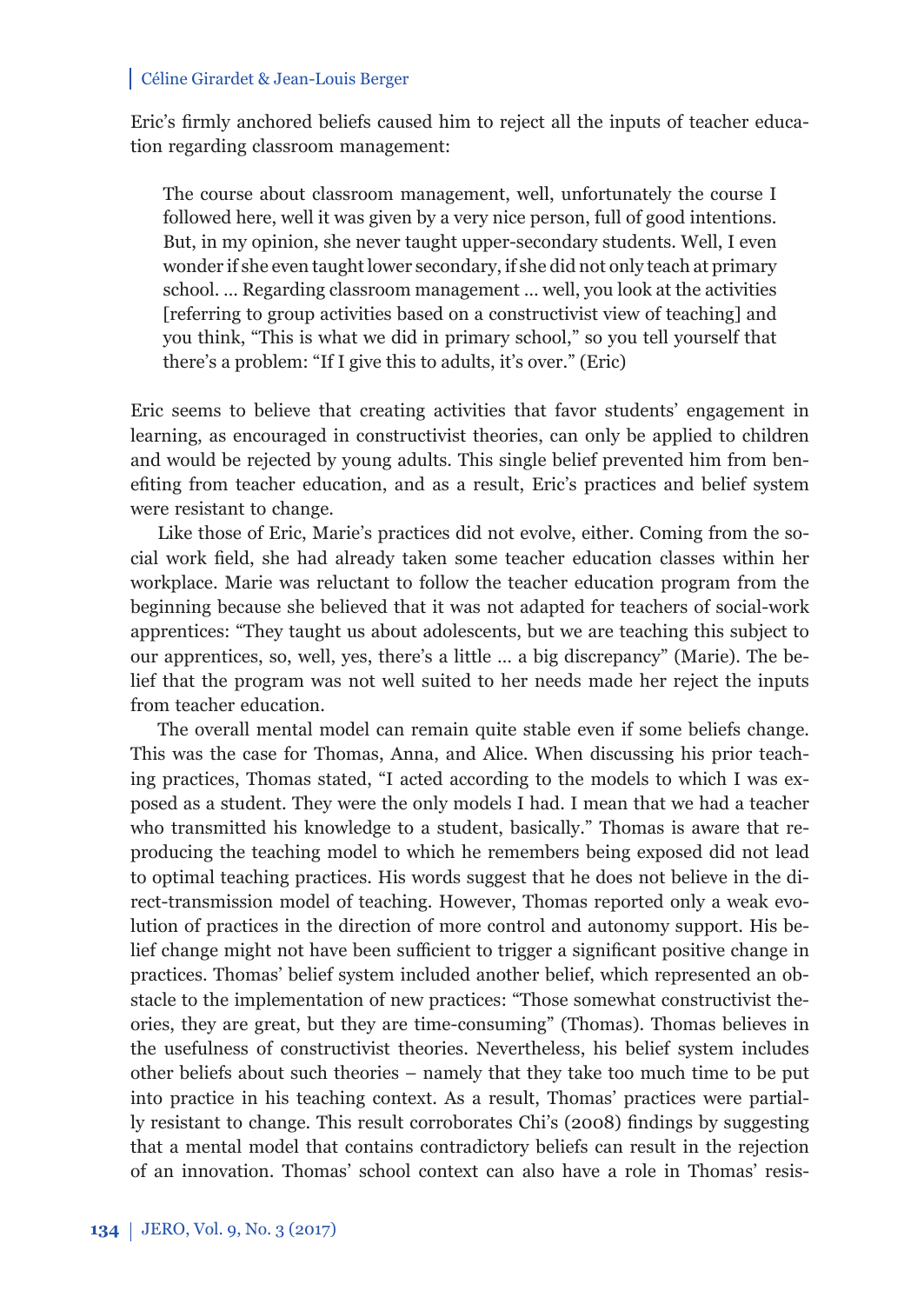tance to change. Indeed, school culture, norms, internal regulations, or the policy for nonteaching time, for instance, are elements found to inhibit teacher change (Kyndt et al., 2016) and could explain Thomas's perception that he does not have enough time to implement constructivist practices.

Resistance to change can also derive from other types of beliefs, such as beliefs about students. Anna believes that students cannot remain engaged for a long period; as she stated, "asking them to be constantly focused is illusory." As a result of this belief, she decided not to react to inattentive students, as "there is a percentage of students who are going to stop listening anyway." Thus, her belief about students' abilities to stay focused prevented her from trying to react to the given situation.

Finally, low self-efficacy can also present an obstacle to the evolution of teaching practices. Before teacher education, Alice had a great deal of confidence in her ability to manage a classroom. Her workplace provides her with a very rigid framework, including rules about punishment in cases of disturbances or deficient schoolwork. Thus, she did not worry about classroom management. However, her self-efficacy decreased when she started teacher education: "Anxiety-provoking is not the right word, but it is quite unsettling. ... I felt less effective during teacher education." Alice felt uncomfortable with the teaching practices she had to implement, which she found threatening. After teacher education, Alice reverted to her previous teaching practices and regained her confidence.

# **4. Conclusion**

The purpose of this study was to analyse teachers' perceptions of the evolution of their classroom management practices from the beginning of their teaching careers and to identify the factors that teachers perceive to be at the root of their change in practices. Moreover, this study aimed to examine the role of teacher education in the evolution of teachers' knowledge, beliefs, and practices. The results revealed that most teachers' practices became more favorable over time. Sharing is portrayed as an important trigger for the change process, which is in line with current research (Kagan, 1992; Kyndt et al., 2016; Pelletier et al., 2002). Teacher education (formal knowledge and teacher educators' influence) was also an important factor for the participants, suggesting that the goals of the teacher education program were at least partially fulfilled. A model emerging from teachers' answers to the interview questions allowed us to articulate the factors influencing the evolution of beliefs practices. To change teachers' beliefs and practices, a variety of factors need to coexist. First, one or several triggers – such as teaching experience, sharing, or teacher education – are needed. Knowledge acquisition (formal or informal) resulting from these triggers generates reflexive thinking mechanisms, which in turn impact teacher's mental model (i.e., beliefs about teaching and learning and beliefs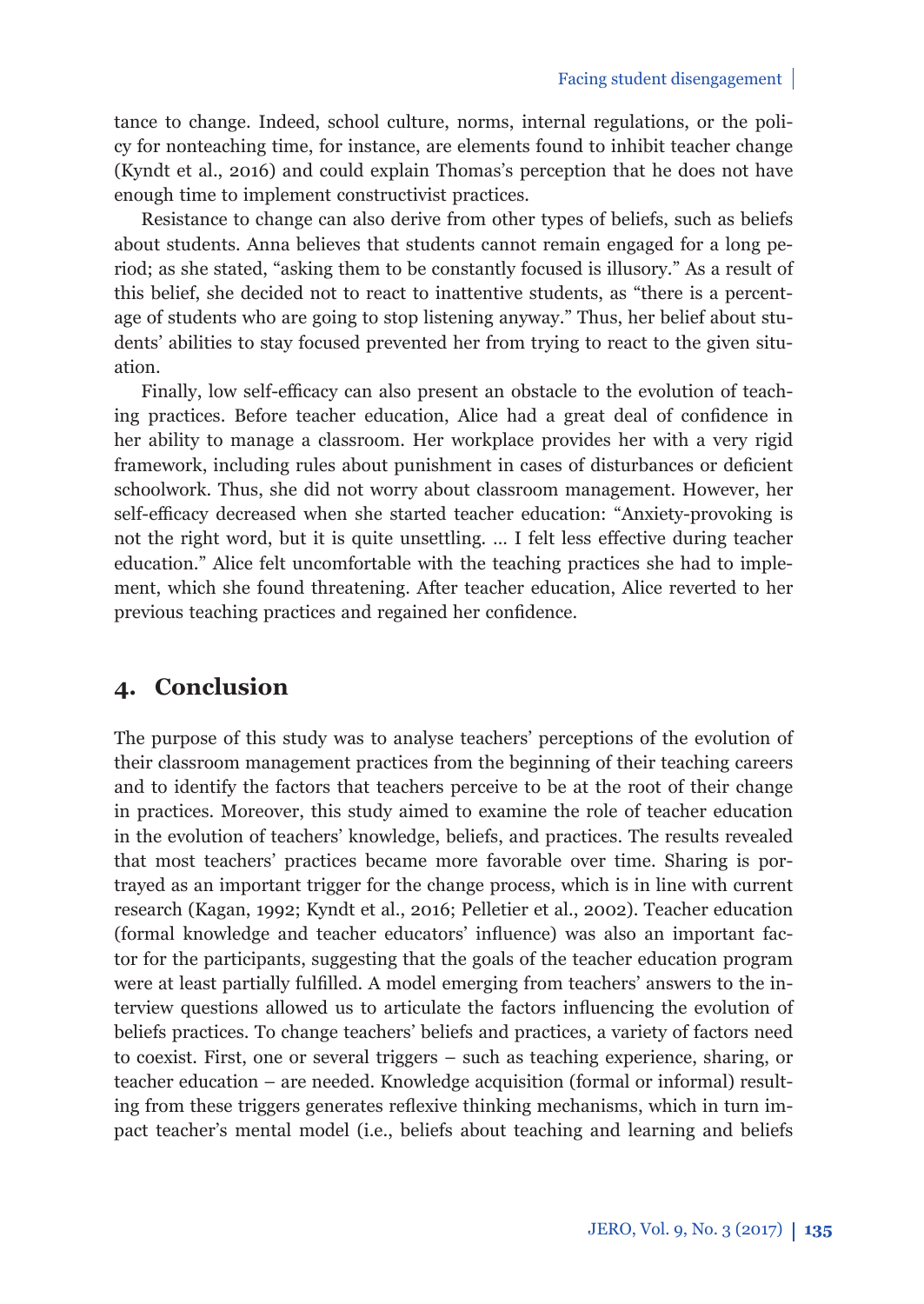about oneself). These revisions then give space for an evolution of teaching practices.

Teachers' words emphasize the crucial role of their prior beliefs in the change process. Throughout their lives, teachers built a particular mental model that consists of entangled beliefs (Chi, 2008). Teachers' prior beliefs have the power to dismiss inputs from teacher education and to impede the evolution of practices (Borko & Putnam, 1996). Our model of teacher change starts with prior beliefs already established in a teacher's mental model. However, considering the importance of prior beliefs in the study of teacher change, it would be interesting to include the antecedents of those prior beliefs. Richardson (1996) categorized the antecedents of teachers' prior beliefs in the following way: (a) *Personal experience*, including elements such as understandings of education, culture, but also worldviews and personal life histories, (b) *experience with schooling and instruction*, which includes, for instance, experiences with teachers as pupils, and (c) *experience with formal knowledge* in school subjects and outside readings, for example. These three type of experience contribute to building teachers' prior beliefs in the same way teaching experience or teacher education contribute to changing (or reaffirming) those prior beliefs. Indeed, prior beliefs can be changed (Borko & Putnam, 1996; Feiman-Nemser, 2001), namely with the help of the triggers described in the present study. Then, once the teacher is engaged in the change process, a combination of factors will interact and might result in an evolution of practices. The current literature on teacher learning identifies other elements involved in teacher change. For example, individual characteristics such as one's willingness to learn, motivation to improve, resistance to change, or sense of initiative were found to act as antecedents of teachers' informal learning (Kyndt et al., 2016). In our study, personality was mentioned only by only one respondent, which explains why we did not include this element in our model. To our knowledge, existing models of teacher change mainly list factors contributing to the evolution. The distinction between triggers and facilitators is quite new in the field. It suggests that not all elements have the same role in the evolution of teachers' beliefs and practices. Rather, some elements can trigger processes which, in turn, might result in teacher change.

These results highlight the important role of teacher education in the evolution of teachers' practices. Providing sharing opportunities for teachers appears to be a crucial aspect on which to focus, considering their strong triggering power. Working on developing the ability to reflect on one's own practices in light of formal knowledge also seems to facilitate teachers' evolution. Thus, teacher educators should encourage teachers to link teaching content to their teaching practices in order to create deep cognitive engagement. Finally, teacher educators should pay close attention to their student teachers' prior beliefs and provide learning activities that aim to challenge these beliefs directly.

These results are to be interpreted with the following limits in mind. A single (though classical) classroom management situation was submitted to the teachers for the discussion of their practices. However, different hypothetical situations might have led participants to report different practices. Moreover, the giv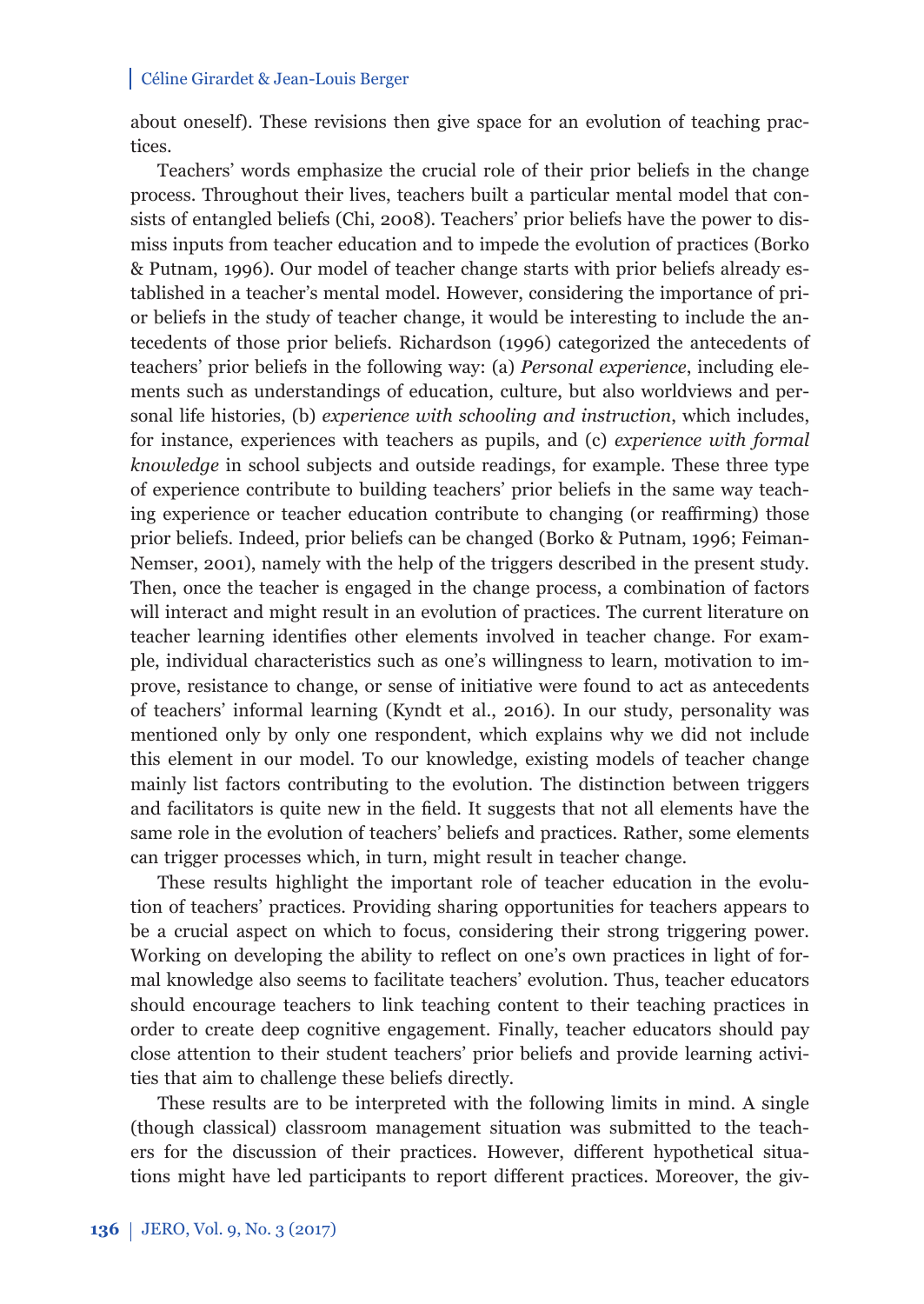en situation encourages the teachers to reflect on reactive classroom management practices. Therefore, this format of questioning does not allow much space for the teachers' classroom management strategies that aim at preventing problematic situations from occurring. Accordingly, classroom management practices were probably not exhaustively represented. Furthermore, the findings are fundamentally subjective, as the teachers reported how they perceived their own change. Nevertheless, this point of view might well be the most relevant in understanding change in teaching practices. The teachers were asked to imagine themselves at the beginning of their teaching career, which involved going back several years in their memory. Thus, it is possible that the difficulty of this exercise resulted in some inaccuracies. Moreover, teachers' recollections of their practices can be argued to represent beliefs as well as practices. Finally, the study was based on a single measurement occasion. While semi-structured interviews have been used to study of teacher change (e.g., Everitt, 2012; Holt-Reynolds, 1992), it would be useful to reexamine the findings of the present study with a longitudinal study design.<sup>6</sup>

While the results cannot be generalized, it seems that the issues and challenges reported by these vocational teachers might be largely similar to those of teachers in lower-secondary and upper-secondary education. Accordingly, the process of change might not be fundamentally specifi c to the population of vocational education and training teachers. The findings of this study constitute important information for teacher educators in the sense that they reveal processes that are largely hidden to them (i.e., the impact or effect of the teacher education program) and thus provide feedback that can be used to tailor the program. Future research in different contexts might help refine the tentative model based on the results of the present study.

# **References**

- Bandura, A. (1977). Self-efficacy: Toward a unifying theory of behavioral change. *Psychological Review, 84*(2), 191–215. doi:10.1037/0033-295x.84.2.191
- Bandura, A. (1993). Perceived self-efficacy in cognitive development and functioning. *Educational Psychologist, 28*(2), 117–148. doi:10.1207/s15326985ep2802\_3
- Barriball, L., & While, A. (1994). Collecting data using a semi-structured interview: A discussion paper. *Journal of Advanced Nursing, 19*(2), 328–335. doi:10.1111/j.1365-2648.1994.tb01088.x
- Bear, G. G. (2015). Preventive and classroom-based strategies. In E. T. Emmer & E. J. Sabornie (Eds.), *Handbook of classroom management* (2nd ed., pp. 15–39). New York, NY: Routledge.
- Borko, H., & Putnam, R. T. (1996). Learning to teach. In D. L. Berliner, & R. C. Calfee (Eds.), *Handbook of educational psychology* (pp. 673–708). New York, NY: MacMillan. doi:10.4324/9780203053874

<sup>6</sup> The present study served as a basis for a larger longitudinal mixed-method study, which will examine the evolution of vocational teachers' classroom management-related beliefs and practices during teacher education by means of surveys and interviews.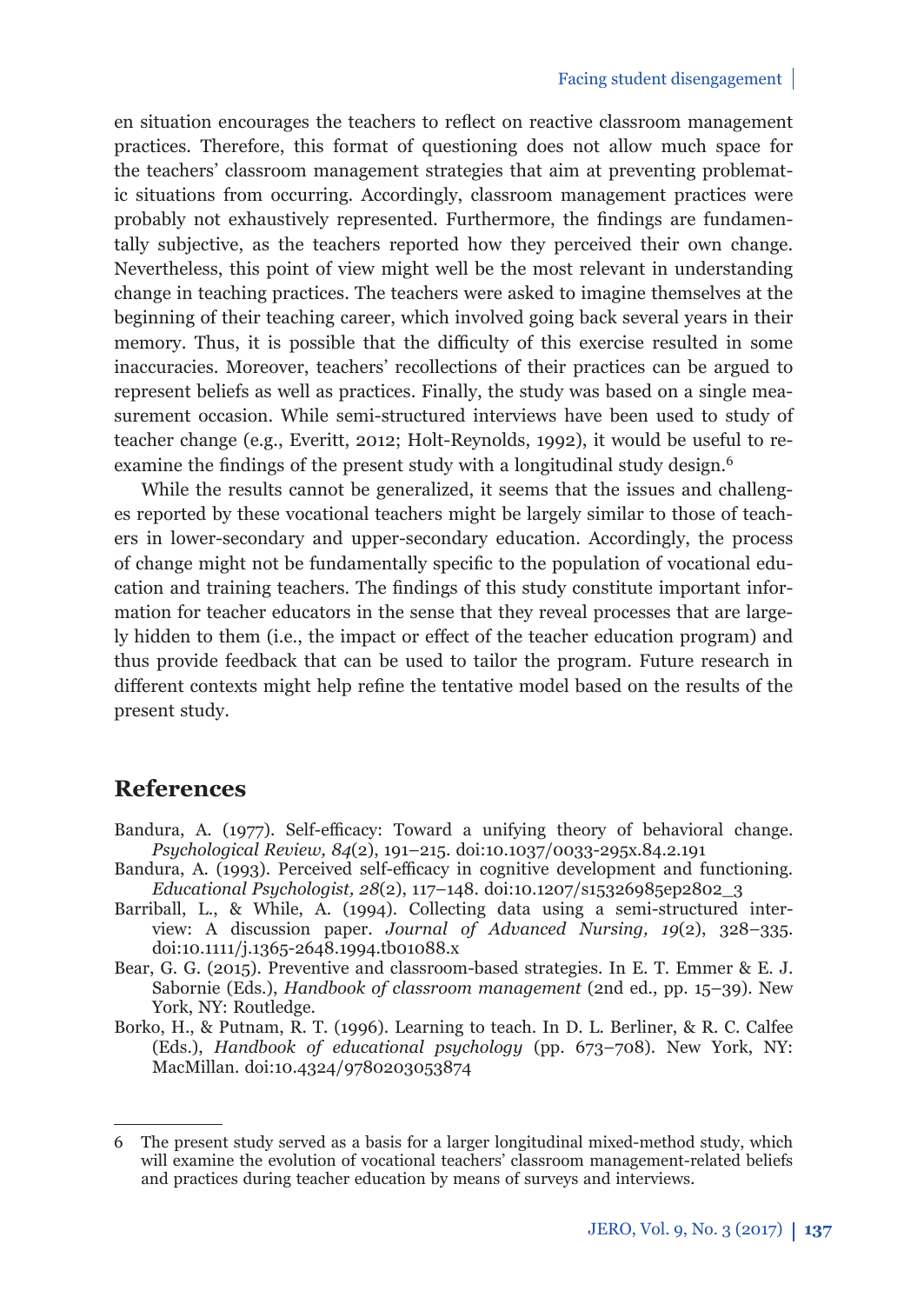- Buehl, M. M., & Beck, J. S. (2015). The relationship between teachers' beliefs and teachers' practices. In H. Fives & M. Gregoire Gill (Eds.), *International handbook of research on teachers' beliefs* (pp. 66–84). New York, NY: Routledge.
- Calderhead, J. (1996). Teachers: Beliefs and knowledge. In D. C. Berliner, & R. C. Calfee (Eds.), *Handbook of educational psychology* (pp. 709–725). New York, NY: MacMillan.
- Chan, K.-W., & Elliott, R. G. (2004). Relational analysis of personal epistemology and conceptions about teaching and learning. *Teaching and Teacher Education, 20*(8), 817–831. doi:10.1016/j.tate.2004.09.002
- Chen, J., Brown, G. T., Hattie, J. A., & Millward, P. (2012). Teachers' conceptions of excellent teaching and its relationships to self-reported teaching practices. *Teaching and Teacher Education, 28*(7), 936–947. doi:10.1016/j.tate.2012.04.006
- Chi, M. T. H. (2008). Three types of conceptual change: Belief revision, mental model transformation, and categorical shift. In S. Vosniadou (Ed.), *Handbook of research on conceptual change* (pp. 61–82). Hillsdale, NJ: Erlbaum.
- Christenson, S., Reschly, A., & Wylie, C. (Eds.). (2012). *Handbook of research on student engagement*. New York, NY: Springer Science. doi:10.1007/978-1-4614-2018- 7
- Cretten, H., Lens, W., & Simons, J. (2001). The role of perceived instrumentality in student motivation. In A. Efklides, J. Kuhl & R. M. Sorrentino (Eds.), *Trends and prospects in motivation research* (pp. 37–45). Dordrecht, the Netherlands: Kluwer. doi:10.1007/0-306-47676-2\_3
- Deci, E., & Ryan, R. (2000). The "what" and "why" of goal pursuits: Human needs and the self-determination of behavior. *Psychological Inquiry, 11*(4), 227–268. doi:10.1207/S15327965PLI1104\_01
- Emmer, E. T., & Sabornie, E. J. (2015). Introduction to the second edition. In E. T. Emmer, & E. J. Sabornie (Eds.), *Handbook of classroom management* (2nd ed., pp. 3–12). New York, NY: Routledge.
- Everitt, J. G. (2012). Teacher careers and inhabited institutions: Sense-making and arsenals of teaching practice in educational institutions. *Symbolic Interaction, 35*(2), 203–220. doi:10.1002/symb.16
- Evertson, C. M., & Neal, K. W. (2006). *Looking into learning-centered classrooms implications for classroom management. Working Paper*. Washington, DC: National Education Association Research Department.
- Feiman-Nemser, S. (2001). From preparation to practice: Designing a continuum to strengthen and sustain teaching. *Teachers College Records, 103*(6), 1013–1055. doi:10.1111/0161-4681.00141
- Girardet, C., & Berger, J.-L. (2016, April). *Teacher change in classroom management: A mixed-method study with vocational teachers*. Paper presented at the 2016 annual meeting of the American Educational Research Association, Washington, DC.
- Gregoire, M. (2003). Is it a challenge or a threat? A dual-process model of teachers' cognition and appraisal processes during conceptual change. *Educational Psychology Review, 15*(2), 147–179. doi:10.1023/a:1023477131081
- Hollingsworth, S. (1989). Prior beliefs and cognitive change in learning to teach. *American Educational Research Journal*, *26*(2), 160–189. doi:10.3102/000 28312026002160
- Holt-Reynolds, D. (1992). Personal history-based beliefs as relevant prior knowledge in course work. *American Educational Research Journal, 29*(2), 325–349.
- Holzberger, D., Philipp, A., & Kunter, M. (2014). Predicting teachers' instructional behaviors: The interplay between self-efficacy and intrinsic needs. *Contemporary Educational Psychology, 39*(2), 100–111.doi:10.1016/j.cedpsych.2014.02.001
- Huberman, M. (1973). *Comment s'opèrent les changements en éducation: Contribution à l'étude de l'innovation?* Genève, Switzerland: BIE/UNESCO.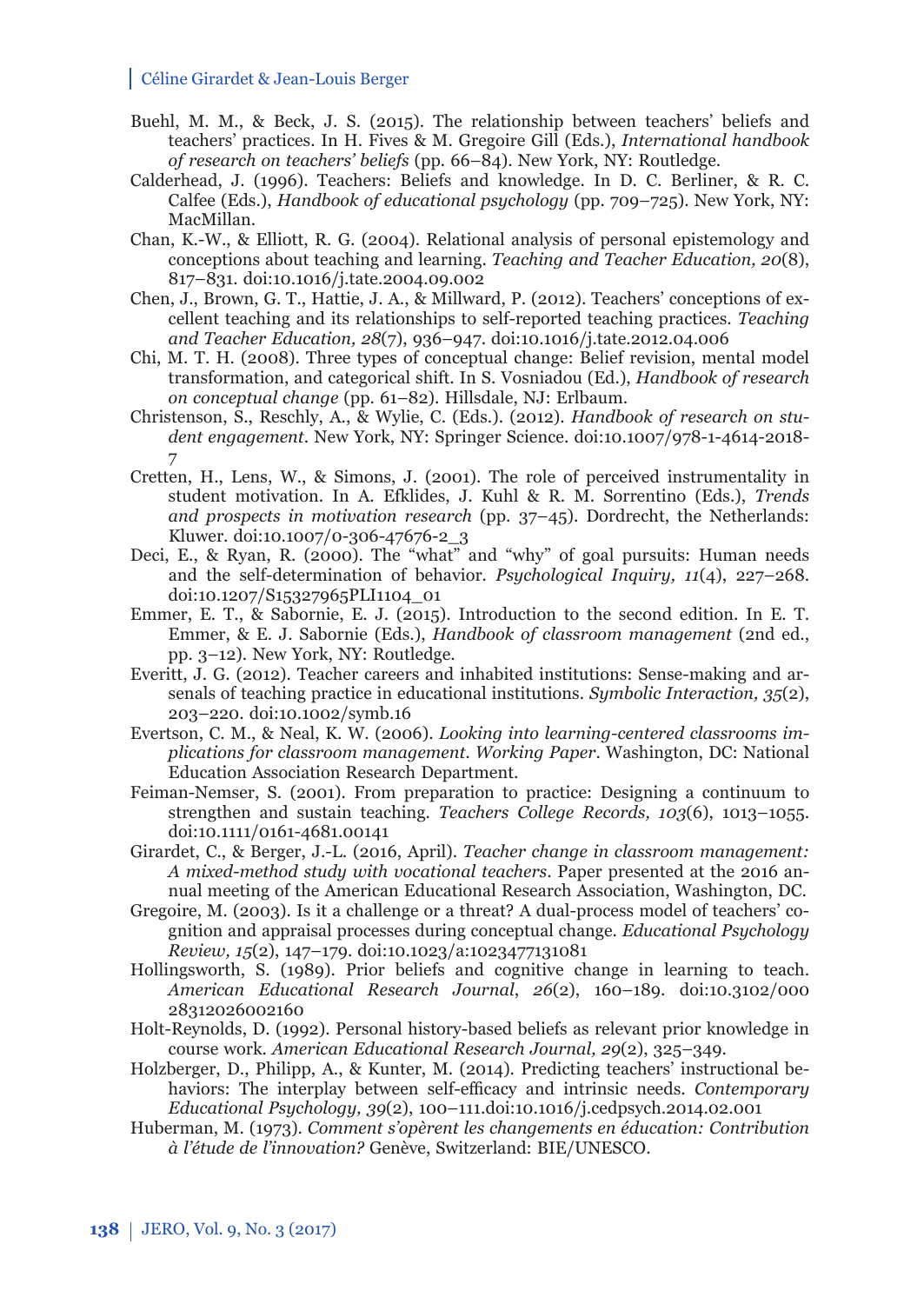- Jang, H., Reeve, J., & Deci, E. (2010). Engaging students in learning activities: It is not autonomy support or structure but autonomy support and structure. *Journal of Educational Psychology*, *102*(3), 588–600. doi:10.1037/a0019682
- Jensen, B., Sandoval-Hernandez, A., Knoll, S., & Gonzales, E. (2012). *The experience of new teacher: Results from TALIS 2008* (O. Publishing Ed.). Paris, France: OECD Publishing.
- Jones, M., & Vesilind, E. (1996). Putting practice into theory: Changes in the organization of preservice teachers' pedagogical knowledge. *American Educational Research Journal, 33*(1), 91–117. doi:10.3102/00028312033001091
- Kagan, D. M. (1992). Professional growth among preservice and beginning teachers. *Review of Educational Research, 62*(2), 129–169. doi:10.3102/00346 543062002129
- Kyndt, E., Gijbels, D., Grosemans, I., & Donche, V. (2016). Teachers' everyday professional development: Mapping informal learning activities, antecedents, and learning outcomes. *Review of Educational Research, 86*(4), 1111–1150. doi:10.3102/0034654315627864
- Lanier, J. E., & Little, J. W. (1986). Research on teacher education. In M. C. Wittrock (Ed.), *Handbook of research on teaching* (3rd ed., pp. 527–569). New York, NY: MacMillan.
- Lauermann, F., & Karabenick, S. (2011). Taking teacher responsibility into account(ability): Explicating its multiple components and theoretical status. *Educational Psychologist, 46*(2), 122–140. doi:10.1080/00461520.2011.558818
- Lortie, D. C. (1975). *Schoolteacher*. Chicago, IL: The University of Chicago Press.
- Mansfield, C., & Volet, S. (2010). Developing beliefs about classroom motivation: Journeys of preservice teachers. *Teaching and Teacher Education, 26*(7), 1404– 1415. doi:10.1016/j.tate.2010.04.005
- Midgley, C. (Ed.). (2002). *Goals, goal structures, and pattern of adaptive learning*. Mahwah, NJ: Erlbaum. doi:10.4324/9781410602152
- Nolen, S. B., & Nicholls, J. G. (1994). A place to begin (again) in research on student motivation: Teachers' beliefs. *Teaching and Teacher Education, 10*(1), 57–69. doi:10.1016/0742-051X(94)90040-X
- OECD Organisation for Economic Co-operation and Development. (2009). *Creating eff ective teaching and learning environments: First results from TALIS*. Paris, France: OECD Publishing. doi:10.1787/9789264068780-en
- Pajares, F. (1992). Teachers' beliefs and educational research: Cleaning up a messy construct. *Review of Educational Research, 62*(3), 307–332. doi:10.2307/1170741
- Pelletier, L., Séguin-Lévesque, C., & Legault, L. (2002). Pressure from above and pressure from below as determinants of teachers' motivation and teaching behaviors. *Journal of Educational Psychology 94*(1), 186–196. doi:10.1037//0022- 0663.94.1.186
- Reeve, J. (2002). Self-determination theory applied to educational settings. In E. L. Deci, & R. M. Ryan (Eds.), *Handbook of self-determination research* (pp. 183– 203). Rochester, NY: The University of Rochester Press.
- Reeve, J. (2009). Why teachers adopt a controlling motivating style toward students and how they can become more autonomy supportive. *Educational Psychologist 44*(3), 159–175. doi:10.1080/00461520903028990
- Reeve, J., Deci, E., & Ryan, R. (2004). Self-determination theory: A dialectical framework for understanding socio-cultural influences on student motivation. In D. M. McInerney, & S. Van Etten (Eds.), *Big theories revisited* (pp. 31–60). Greenwich, CT: Information Age Press.
- Richardson, V. (1996). The role of attitudes and beliefs in learning to teach. In J. Sikula (Ed.), *Handbook of research in teacher education* (2nd ed., pp. 102–119). New York, NY: MacMillan.